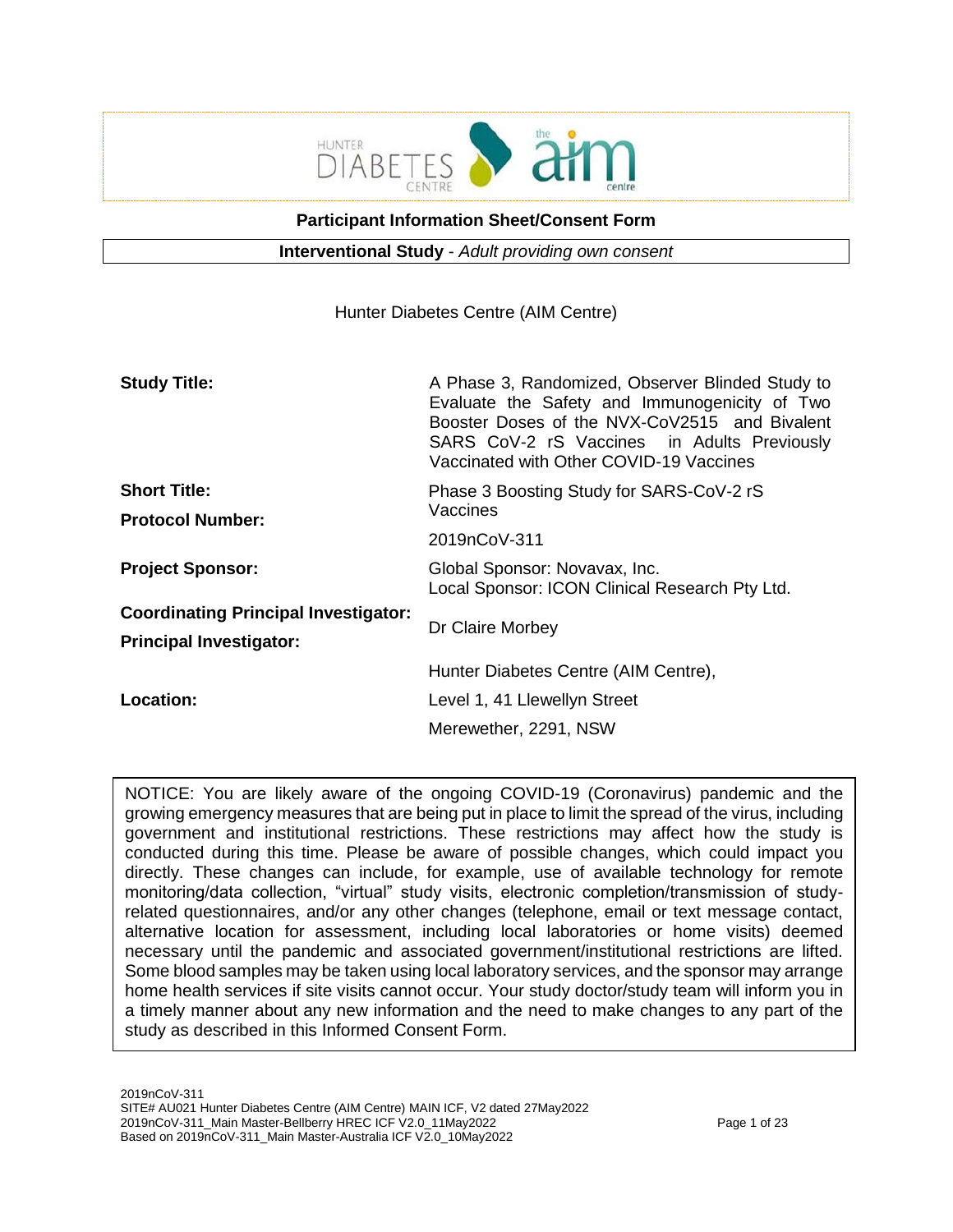# **Part 1 What does my participation involve?**

# **1. Introduction**

You are invited to take part in this research study. This is because you have already been vaccinated with 2 or 3 doses of an approved mRNA COVID-19 vaccine (Moderna and/or Pfizer/BioNTech COVID-19 vaccines). This research study is testing 3 vaccines to be given as booster doses to prolong your immunity against the disease called COVID-19, which is caused by the virus called SARS-CoV-2.

This Participant Information Sheet/Consent Form tells you about the research study. It explains the tests and study vaccines involved. Knowing what is involved will help you decide if you want to take part in the research.

Please read this information carefully. Ask questions about anything that you don't understand or want to know more about. Before deciding whether or not to take part, you might want to talk about it with a relative, friend or your local doctor.

Participation in this research is voluntary. If you don't wish to take part, you don't have to. You will receive the best possible care whether or not you take part.

If you decide you want to take part in the research study, you will be asked to sign the consent section. By signing it you are telling us that you:

- Understand what you have read
- Consent to take part in the research study
- Consent to have the tests and study vaccines that are described
- Consent to the use of your personal and health information as described.

# **You will be given a copy of this Participant Information and Consent Form to keep.**

Please discuss taking part with your friends and family and your personal doctor/general practitioner, if you wish.

# **2. What is the purpose of this research?**

This is a research study to test 3 vaccines to be given as booster doses to prolong your immunity against the disease called COVID-19, which is caused by the virus called SARS-CoV-2. Throughout the rest of this document, we will call this virus "coronavirus". Coronaviruses are a large family of viruses that cause illness ranging from the common cold to more severe diseases such as Middle East Respiratory Syndrome (MERS) and Severe Acute Respiratory Syndrome (SARS), which are flu-like illnesses.

An outbreak of COVID-19 caused by the new type of coronavirus (SARS-CoV-2) began in Wuhan, Hubei Province, China in December 2019 and has spread to many countries worldwide. COVID-19 patients have flu-like symptoms such as fever, coughing, sore throat, fatigue, and shortness of breath. Serious cases of COVID-19 can progress to pneumonia (infection of the lungs) and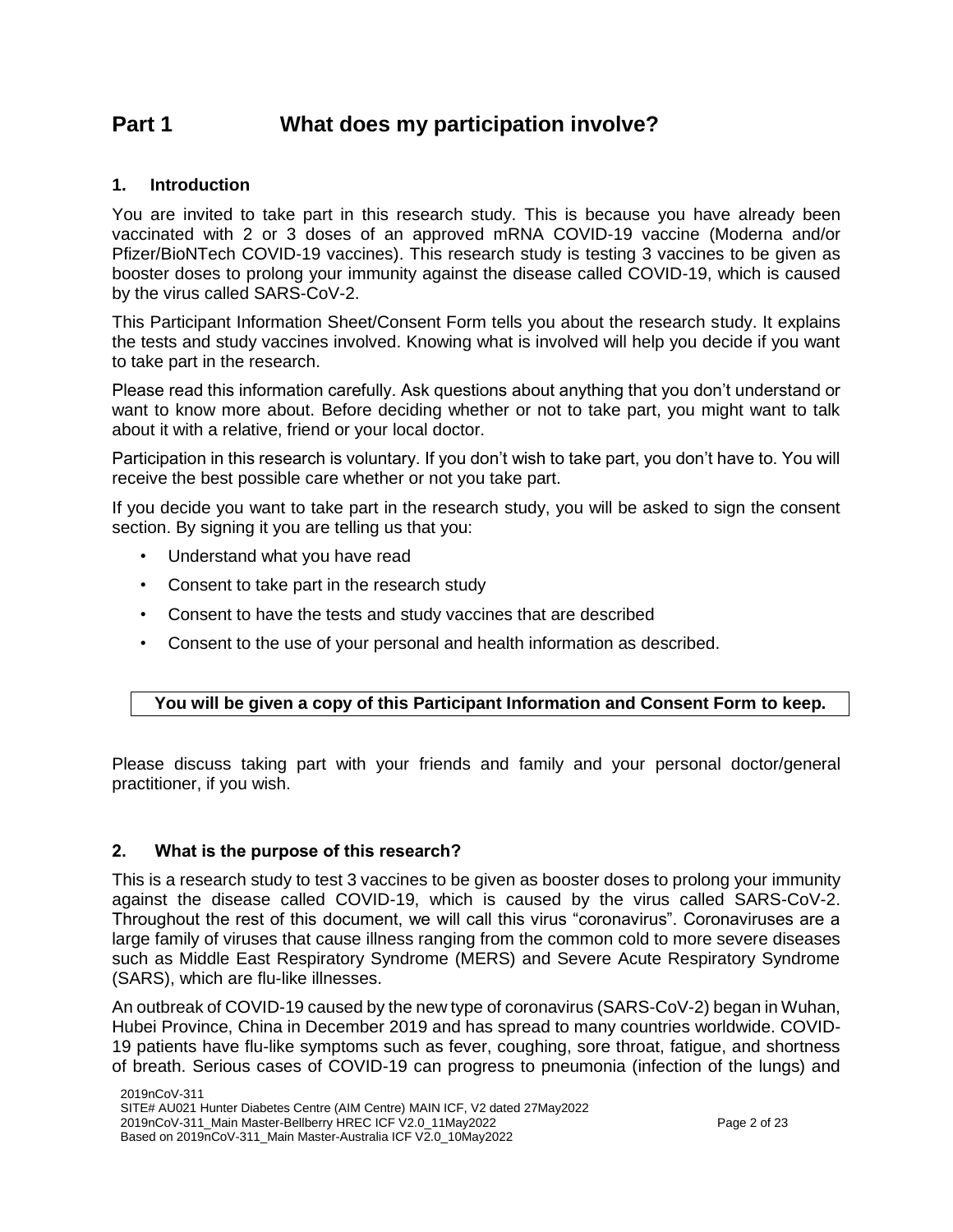death. Recently, a new strain of coronavirus has been discovered around the world that is different from the original Wuhan strain. This new strain is called "omicron". Current vaccines are proving to be less efficient at being protective against the omicron strain. It is hoped that the booster vaccine will improve the protection you have from your first 2 or 3 doses of the COVID-19 vaccines and prevent you from getting severely ill with COVID-19.

The purpose of this study is to assess the immune response (how your body's defence system reacts) of an investigational vaccine against the omicron strain of coronavirus, called NVX-CoV2515 and a bivalent (NVX-CoV2373 + NVX-CoV2515) vaccine against the Wuhan and omicron strains. The study will see how safe the investigational vaccines are and whether they cause any side effects. The study will also compare the immune response generated by the study vaccines NVX-CoV2515 and bivalent (NVX-CoV2373 + NVXCoV2515) to that generated by the investigational vaccine for the original Wuhan strain (the initial SARS-CoV-2 virus discovered in Wuhan) called NVX-CoV2373.

NVX-CoV2373 is an approved COVID-19 vaccine in Australia and has also been approved as a booster in people aged 18 and over where an mRNA vaccine is not suitable. However, NVX-CoV2515 , NVX-CoV2515 and the bivalent (NVX-CoV2373 + NVX-CoV2515) are considered an 'investigational' vaccine in this study because theyhave not been approved as booster vaccines by the Therapeutic Goods Administration, the health authority that gives approval for new medications to be prescribed in Australia. This study will determine if the omicron specific booster shot leads to a better immune response than the approved vaccine.

This research is being conducted by Novavax, Inc. and sponsored in Australia by ICON Clinical Research Pty Ltd.

# **How long will I be in the study?**

You will be in this study for about 10 months. You will need to visit the research site about 9 times during the study.

# **3. What does participation in this research involve?**

You will be assigned to receive one of the following:

- Participants who have already received 2 doses of a COVID-19 vaccine will be randomised to receive 2 doses of study vaccine NVX-CoV2515, against the omicron strain, or the comparator study vaccine NVX-CoV2373, against the original Wuhan strain (Groups A and B respectively).
- Participants who have already received 3 doses of a COVID-19 vaccine will also be randomised to receive 2 doses of either NVX-CoV2515 or NVX-CoV2373 (Groups C and D respectively).
- Participants who have already received 3 doses of a COVID-19 vaccine will receive 2 doses of the bivalent (NVX-CoV2373 + NVX-CoV2515) vaccine, against the original Wuhan and omicron strains.(Group E).

 $\bullet$ 

The following table shows the study vaccine you may receive in this research study: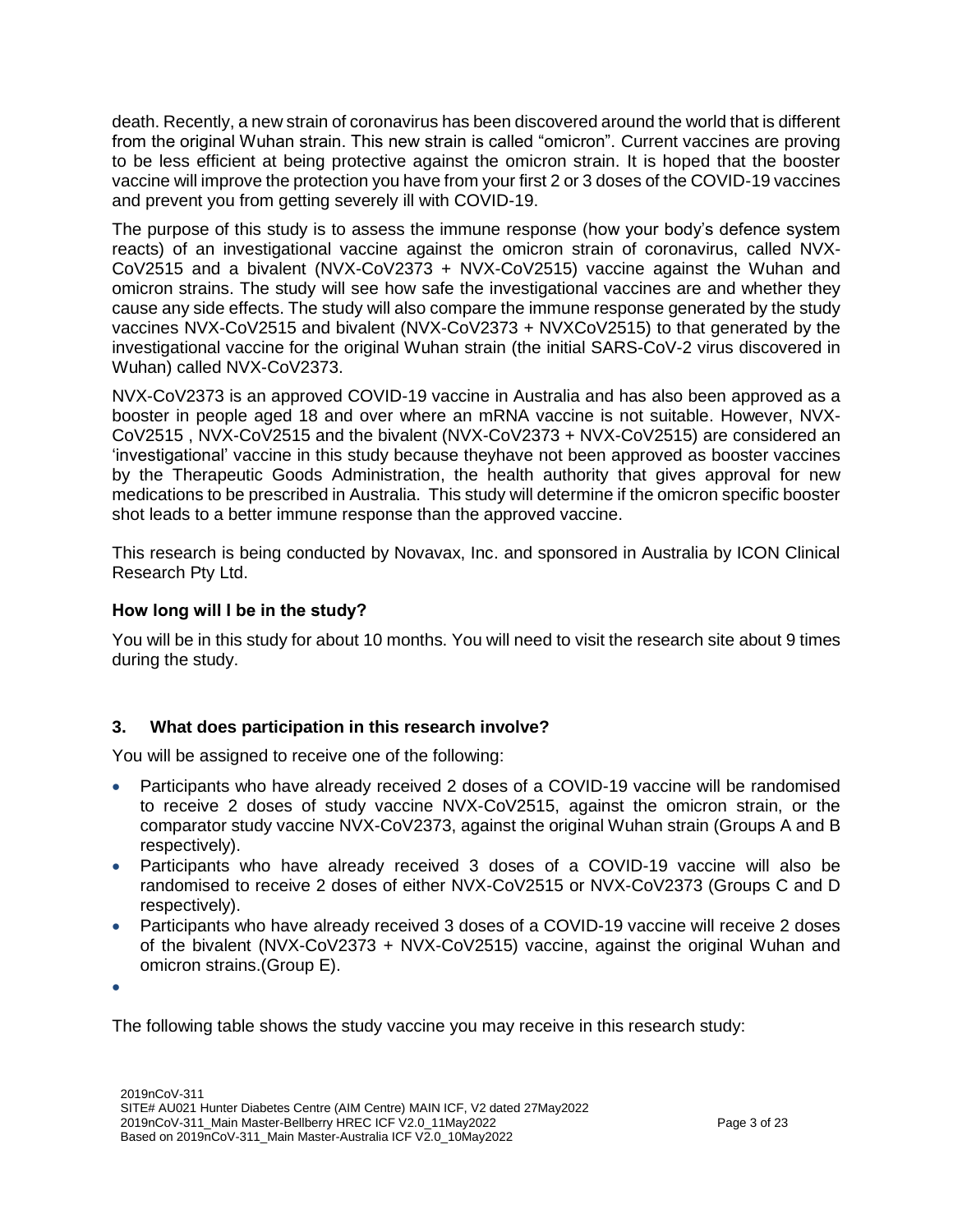| Group | <b>Previous</b><br>vaccine                   | <b>Doses</b><br>received | <b>Number of</b><br>study vaccine<br>booster doses | <b>Study</b><br>vaccine                                                 | <b>Number of</b><br>participants |
|-------|----------------------------------------------|--------------------------|----------------------------------------------------|-------------------------------------------------------------------------|----------------------------------|
| A     |                                              | $\overline{2}$           | $\overline{2}$                                     | NVX-<br>CoV2515                                                         | 130                              |
| B     | Moderna<br>and/or Pfizer-                    |                          | $\overline{2}$                                     | NVX-<br>CoV2373                                                         | 130                              |
| C     | <b>BioNTech</b>                              | 3                        | $\overline{2}$                                     | NVX-<br>CoV2515                                                         | 360                              |
| D     |                                              |                          | $\overline{2}$                                     | NVX-<br>CoV2373                                                         | 360                              |
| E     | Moderna<br>and/or Pfizer-<br><b>BioNTech</b> | 3                        | 2                                                  | <b>Bivalent</b><br>Vaccine<br>(NVX-<br>CoV2373<br>$\ddot{}$<br>CoV2515) | 360                              |

If you have received 2 doses of Moderna and/or Pfizer-BioNTech, you will have a 50% (1 in 2) chance of receiving each of the 2 monovalent (NVX-VoC2373 or NVX-CoV2515) study vaccines. If you have received 3 doses of Moderna and/or Pfizer-BioNTech, you will be randomly assigned to one of the 3 study vaccines. Neither you nor your study doctor can choose which vaccine you will receive.

All study vaccines will be given as intramuscular injections in your upper arm. You will be asked to stay at the study site for at least 30 minutes after each injection to monitor your health.

You will be participating in an observer-blinded study. This means that neither you nor your study doctor will know which study vaccine you receive. This is done to make sure the results of the study cannot be influenced by anyone. However, in certain circumstances requiring an urgent need, your study doctor can find out quickly which study vaccine you are receiving.

This research study has been designed to make sure the researchers interpret the results in a fair and appropriate way and avoids study doctors or participants jumping to conclusions.

#### **What will happen during the research study?**

There are different stages to this study:

- Screening visit
- Vaccination visits
- Non-vaccination visits and
- An End of Study (EOS) visit.

# **Screening**

Screening will last no more than 14 days. If you provide informed consent by signing the consent form, you will have the screening procedures listed below to see if you are eligible to take part in this study. Screening may occur on the same visit as the initial study injection, the first day of the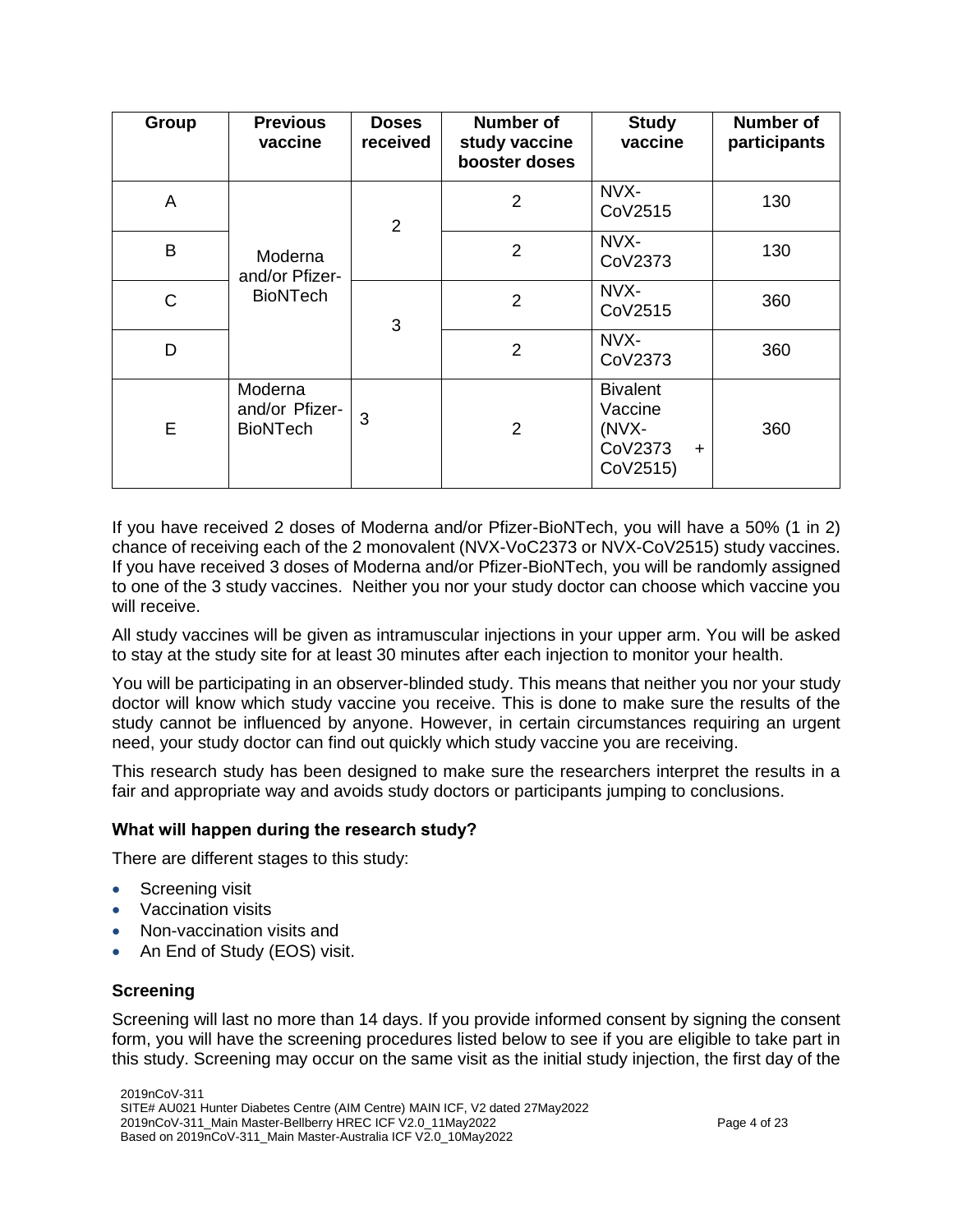research study which is called "Day 0". If the Screening visit and Day 0 visit occurs on the same day, all procedures noted for each visit below will be performed only once, Several visits to the research site may be needed.

Information will be recorded about your year of birth, gender, race and ethnicity (demographic data).

Your medical history including any significant surgical procedures, alcohol abuse or drug addiction history will be reviewed.

You will be asked about any medications you are taking including non-prescription medications, vaccines, including COVID-19 vaccination. If you are able to become pregnant, the study doctor will tell you which birth control methods you should use during this study. You cannot take part in this study if you are breastfeeding, or planning on becoming pregnant in the near future.

You will be asked about your health and any changes in your health.

A physical examination will be done.

Your vital signs (blood pressure, pulse rate, temperature, breathing rate and the amount of oxygen in your blood) will be measured. Your blood oxygen will be measured using an oximeter; a device that clips onto a finger.

If you are a woman of childbearing potential, a pregnancy test will be done on your urine. The result must be negative for you to be in the study.

Your <personal doctor/General Practitioner> will be informed of your participation in this study.

If you are not able to take part in the study, your study doctor will explain the other options that are available to you, for example, additional injections of approved vaccines that may be available for you to prevent COVID-19 or other research studies.

# **Vaccination visits, Day 0 and Day 90**

If you meet all the criteria to take part in the study, you will be assigned to one of the study vaccine groups and you will receive the first dose of the assigned study vaccine on Day 0.

You will be given 2 single doses of the study vaccine at visit 2 (Day 0) and visit 5 (Day 90).

During these study visits some of the procedures already done during the screening will be repeated. In addition, you will have the following assessments:

You will be given an electronic diary (eDiary) to record any symptoms you may experience after the vaccination and for 6 additional days after each vaccination (Day 0 to Day 6 and Day 90 to Day 96). The study team will show you how to fill out the eDiary.

Blood will be collected from you to test your immune response and to test for natural immunity to COVID.

You will be asked to provide a nasal swab sample to test for coronavirus infection using PCR (Polymerase Chain Reaction) testing.

#### **Non-vaccination visits**

You will have 3 study visits after the first study vaccination (Day 7, 14 and 28), another 2 study visits after the second study vaccination (Day 104 and 189), and one telephone visit at Day 118.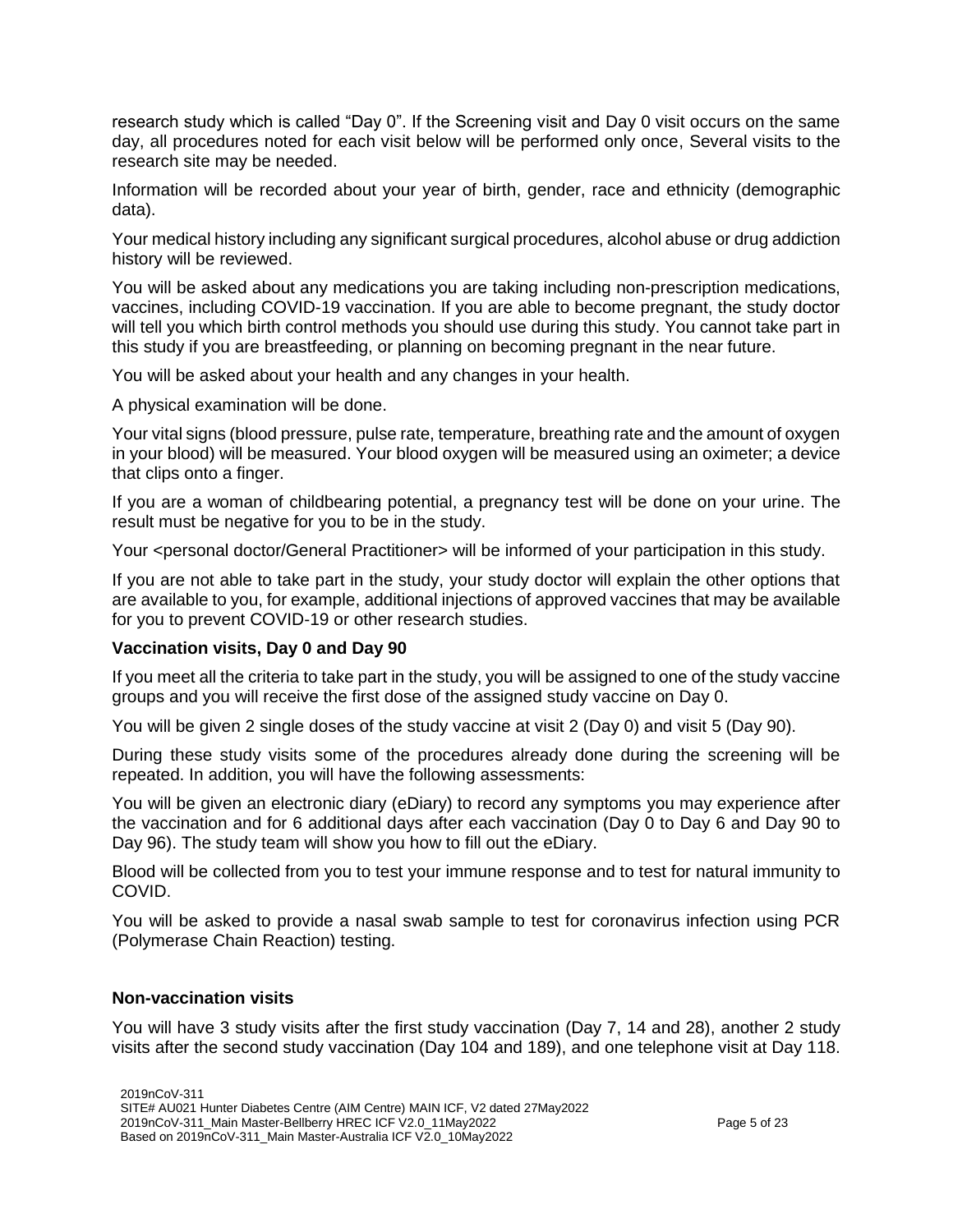During these study visits you will be asked about your health and any changes in your health and some of the procedures already done will be repeated.

# **End of Study (EOS) and Unscheduled Visits**

On Day 270 you will have the last study visit called the End of Study (EoS) visit. During this visit some of the test and procedures already explained will be repeated.

If you stop the study early for any reason, you will be asked to return to the study site one more time to complete all of the tests and procedures that are described in Table 1 below. If you are unable or unwilling to come to the study site, the study team will call you to check your health status.

If you experience any general health issues at any time during the study, you may be asked to come to the research site for extra visits if the study doctor decides that extra tests and procedures are needed for your safety.

At any time during the study, if you have symptoms that are compatible with COVID-19, you will be asked to notify the study team immediately. The study team will arrange a telehealth (phone call) visit within 3 days of developing COVID-19 symptoms. At that visit you will be asked about your symptoms and if you're taking any new medication. The study staff will also provide guidance on how to collect a nasal swab sample to test (PCR test) for coronavirus infection and provide for shipment to the testing laboratory. If you test positive for coronavirus infection and have symptoms, you will be referred to your primary care provider for management.

Please see Table 1 towards the end of this document for details of the study procedures that will be done during the study.

### **Additional Costs**

There are no additional costs associated with participating in this research study, nor will you be paid. All tests required as part of this research study will be provided to you free of charge.

#### **Reimbursement**

You will be reimbursed with Coles Group and Myer Gift vouchers for any reasonable travel and parking, associated with the research project visit.

You will not receive any payment for taking part in this research study.

# **4. What do I have to do?**

During this study, you will be asked to do the following:

 You will be asked to carry a participant wallet card, which contains emergency contact information and information about your study commitments.

Provide accurate and complete information about your medical history and your present conditions.

Keep all scheduled study appointments at the research site. Please inform the study team in advance if you cannot attend an appointment.

Tell the study team about all prescribed and non-prescribed medications and vaccines you are using before and during the study. You cannot use some treatments during the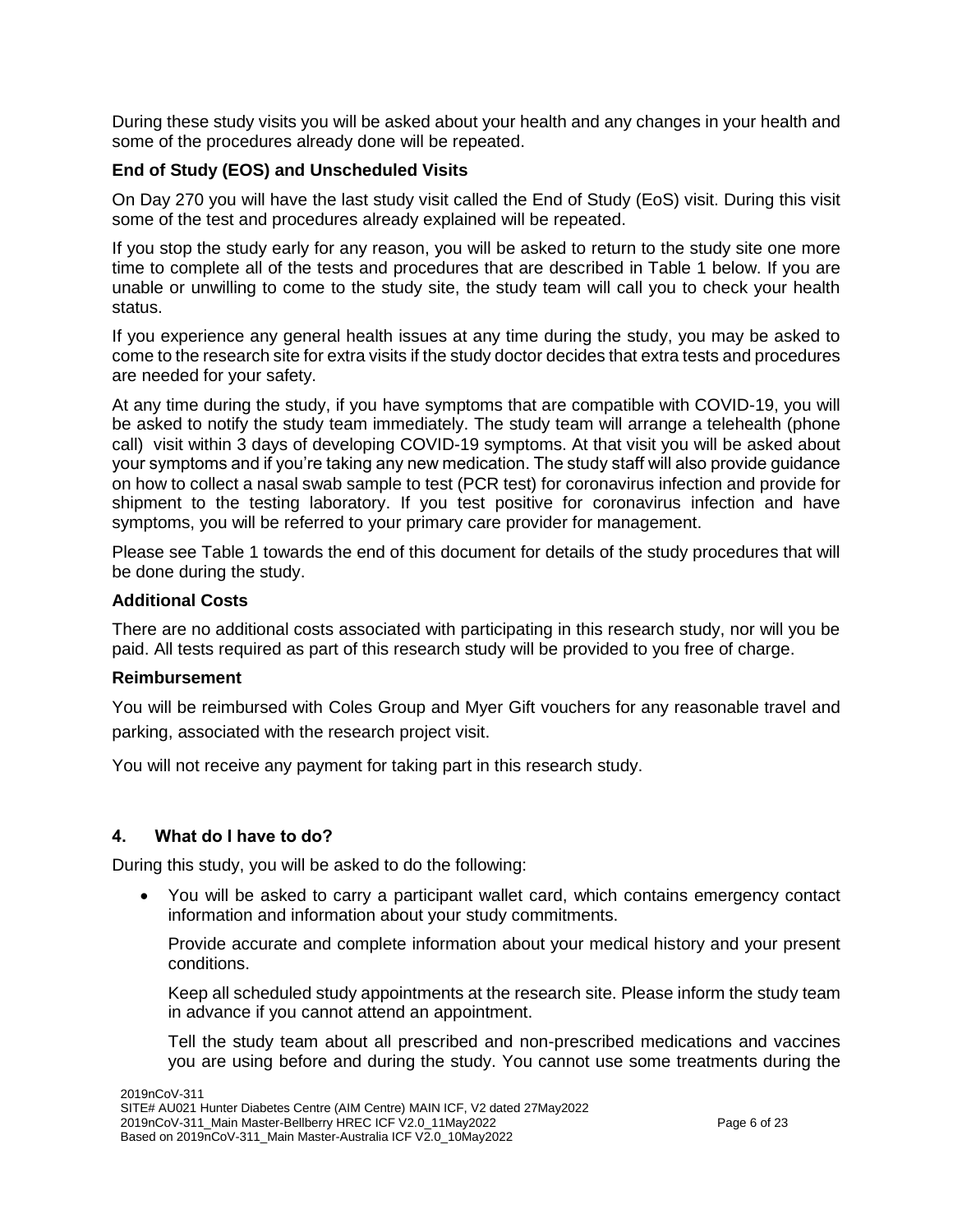study. Please check with the study doctor before using any new prescribed or nonprescribed medications and vaccines.

Tell your study doctor about any change in your health. Report any changes in your health to your study doctor between visits to the site. The contact number for your study doctor is provided at the beginning of this document. If you have symptoms consistent with suspected COVID-19, please notify the study team immediately. Once you notify the study team, you will then be asked to attend an unscheduled appointment within the next 3 days to further assess your symptoms.

You must not take part in any other research study that involves another investigational vaccine or treatment against COVID-19 while you are taking part in this study. If during your participation in this study you are hospitalised with COVID-19, participation in research studies with investigational treatments is permitted.

If you are a female, able to become pregnant, and heterosexually active, you must use a medically acceptable method of birth control, from at least 28 days before enrolment and through the end of the study.

Provide an emergency contact in case the study team cannot reach you.

# **5. Other relevant information about the research project**

Approximately 1340 participants will take part in the study at, up to, 20 research sites in Australia. Approximately 36 participants will be enrolled at this site.

A description of this clinical trial will be available on *[http://www.ClinicalTrials.gov](http://www.clinicaltrials.gov/)*, as required by U.S. Law. In Australia, any interventional research project must be prospectively registered on a publicly accessible register such as http://www.ClinicalTrials.gov, as required by the Australian National Statement on Ethical Conduct in Human Research. This Web site will not include information that can identify you. At most, the Web site will include a summary of the results. You can search this Web site at any time.

# **6. Do I have to take part in this research study?**

Participation in any research study is voluntary. If you do not wish to take part, you do not have to. If you decide to take part and later change your mind, you are free to withdraw from the project at any stage.

If you do decide to take part, you will be given this Participant Information and Consent Form to sign and you will be given a copy to keep.

Your decision whether to take part or not to take part, or to take part and then withdraw, will not affect your routine treatment, your relationship with those treating you or your relationship with Hunter Diabetes Centre (AIM Centre).

If you choose to take part you can change your mind and withdraw at any time without giving a reason. If you decide not to take part or to leave the study, you will not lose any medical benefits to which you are otherwise entitled.

Please inform the study doctor if you decide to leave the study. To help you leave the study safely, your study doctor may ask you to have more tests and procedures. If you have an unresolved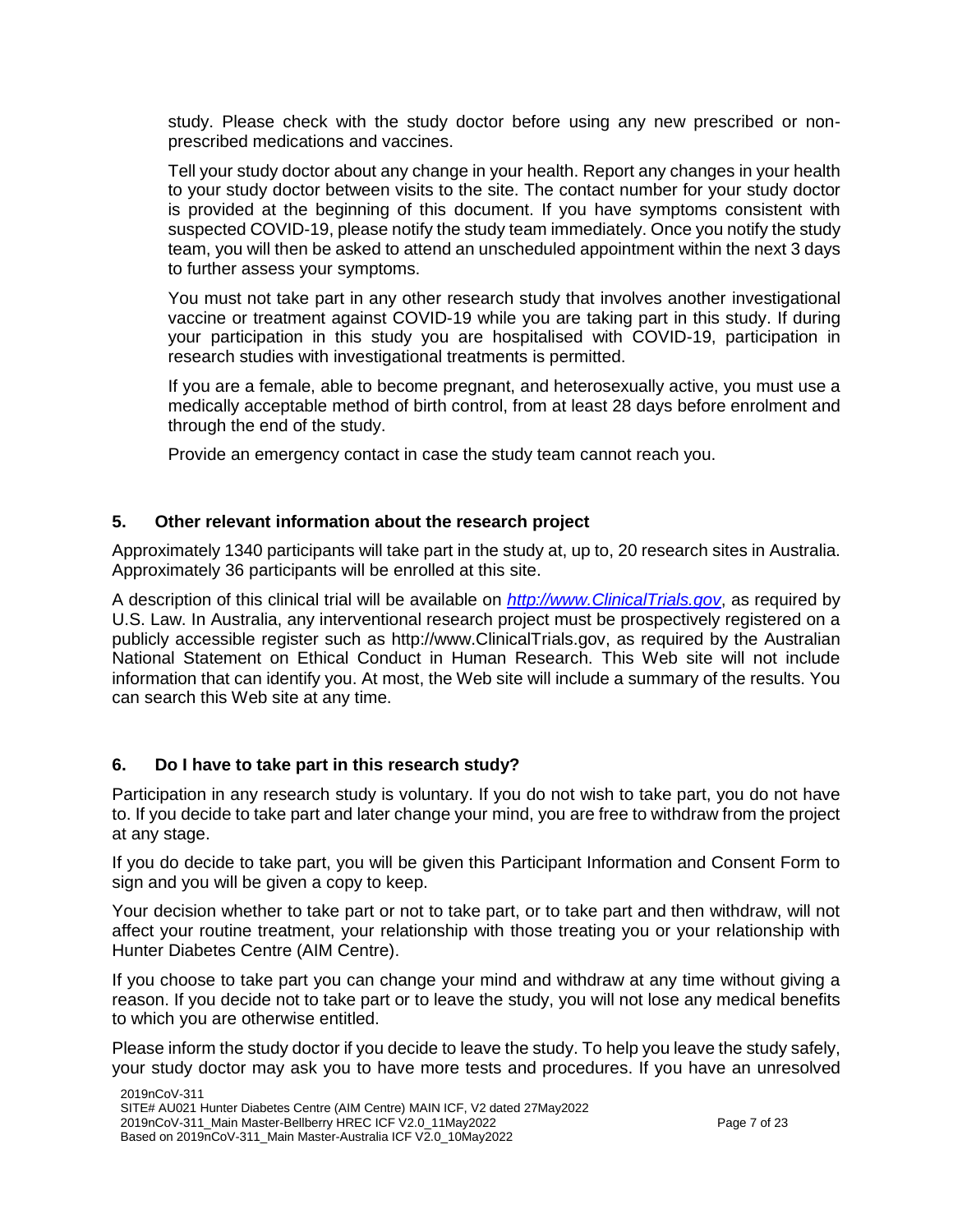health problem when you withdraw from the study, if you agree, the study doctor may need to collect information about your health until the problem resolves. This can be done by telephone contact.

# **7. What are the alternatives to participation?**

You do not have to take part in this research study to receive a booster vaccine at this clinic.

If you decide to receive any other COVID-19 vaccine outside of this research study, you will be asked to continue the safety follow-up in this research study. Your study doctor will discuss these options with you before you decide whether or not to take part in this research study. You can also discuss the options with your local doctor.

# **8. What are the possible benefits of taking part?**

We cannot guarantee or promise that you will receive any benefits from this research study. You may or may not benefit from taking part in this study. However, in the future other people may benefit from this research.

# **9. What are the possible risks and disadvantages of taking part?**

All medicines, including vaccines, can have some risks or cause certain side effects and discomforts, although not everybody experiences them. Side effects are any unwanted or sometimes unpleasant reactions that may happen after getting injections.

The known risks, side effects, and discomfort when people receive any vaccine are injection site reactions, which result in redness, itching, or a painful sensation at the place of the injection.

# **Possible Risks Due to Study Vaccine Administration**

The original SARS-CoV-2 vaccine made by Novavax (NVX-CoV2373) has been given to approximately 45,000 adults 18 to 85 years of age, with the first doses given in 2020. The amount of vaccine given was the same or higher than that being given in this research study and most people got two doses of the vaccine.

The most common injection site side effects were pain and tenderness, and these were mostly mild and side effects generally lasted less than two days. The most common general symptoms after vaccination were headache, tiredness and muscle aches, and these effects were generally mild and of short duration. Vaccination side effects were more likely after the second study vaccine was given.

The study vaccine against the omicron variant (NVX-CoV2515) and the bivalent (NVX-CoV2373 + NVX-CoV2515) vaccine are made using a similar manufacturing process to the original Novavax vaccine so the potential side effects are expected to be similar. However, this will be the first research study that looks at the side effects of this vaccine so it might be different.

There are also symptoms that can occur with vaccines in general but can be more apparent when the vaccine contains an adjuvant (something used to help increase the immune response to the vaccine). The vaccines in this research study contain an adjuvant. So far no serious health concerns have been identified as being related to the adjuvant.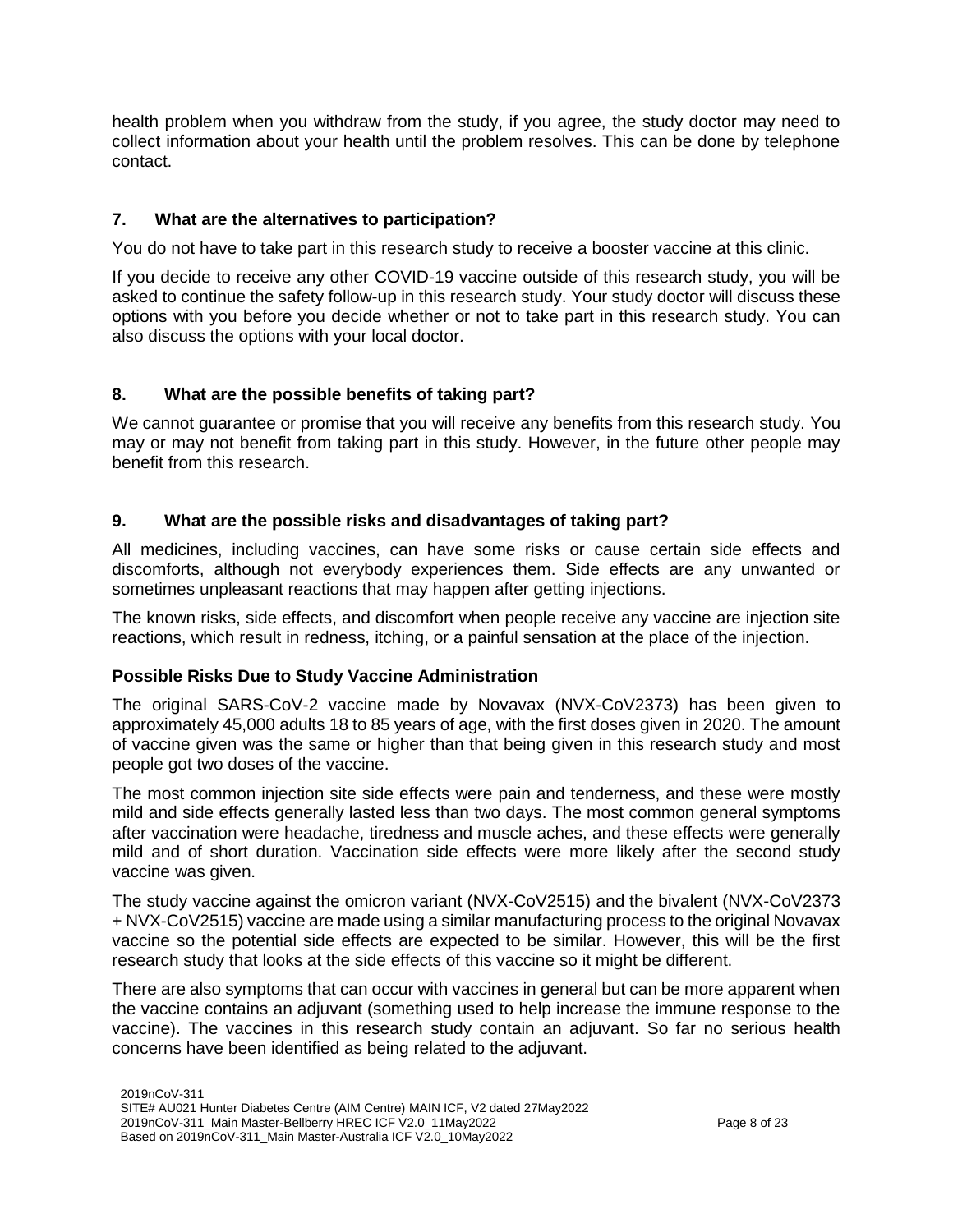Autoimmune diseases may be a potential side effect of any vaccines or adjuvants. These are serious diseases that can occur in the general population who do not get vaccines. Autoimmune diseases involve the immune system attacking the body's own tissues. Autoimmune disease can affect the heart, skin, blood health, metabolism, nervous system, thyroid, muscles, joints, liver, and/or kidneys. There is no evidence that the technology used to prepare the study vaccines, or that use of the adjuvant, is associated with an increased risk of autoimmune disease. However, for your safety, you will be monitored and regularly checked during the research study for any side effects that you may have after receiving the study vaccinations.

# **Risk of testing positive for SARS-CoV-2 antibodies**

Antibodies to fight or prevent infection are stimulated by most vaccines as a way of preventing infection. Your body may make antibodies to SARS-CoV-2 because you received a study vaccine. Because of this, the study vaccine may cause you to test positive on some SARS-CoV-2 antibody tests, even if you do not have COVID-19.

For this reason, we recommend that you avoid getting antibody blood tests for coronavirus outside of this research study. If you need to get tested outside of this research study, we will give you information to help you be sure that you receive a test that will avoid this problem.

If you test positive for SARS-CoV-2 antibodies, we don't know if they will protect you.

If you become pregnant during or after the research study, we do not know if the antibodies could be passed to your baby. We know that this happens with other vaccines, like the tetanus vaccine. For most babies, antibodies passed from the mother last for about 6 months.

# **Unknown Risks**

Rare side effects such as blood clots with a decrease in platelets (small blood cells that play a role in the formation of blood clots) and inflammation of the heart have been linked to some of the COVID-19 vaccines made by other manufacturers. Although no serious risks have been identified from ongoing research studies of the Novavax vaccines, there may be other risks with the study vaccines that are currently unknown. You will be monitored for any side effects while you are participating in the study.

Sometimes allergic reactions to vaccines can occur and if untreated could become life threatening. Some signs of an allergic reaction are as follows:

- Rash
- Difficulties in breathing
- Wheezing with breathing
- Sudden change in blood pressure that can cause dizziness or fainting
- Swelling around the mouth, throat, or eyes
- Fast pulse
- Sweating

You should get medical help and contact the study doctor or staff if you have any of these or any other side effects during the research study.

2019nCoV-311 Most side effects begin soon after the study injection and last for a few days. However, sometimes side effects can be serious, long lasting, or life-threatening, and can result in death. If a severe

SITE# AU021 Hunter Diabetes Centre (AIM Centre) MAIN ICF, V2 dated 27May2022

<sup>2019</sup>nCoV-311\_Main Master-Bellberry HREC ICF V2.0\_11May2022

Based on 2019nCoV-311\_Main Master-Australia ICF V2.0\_10May2022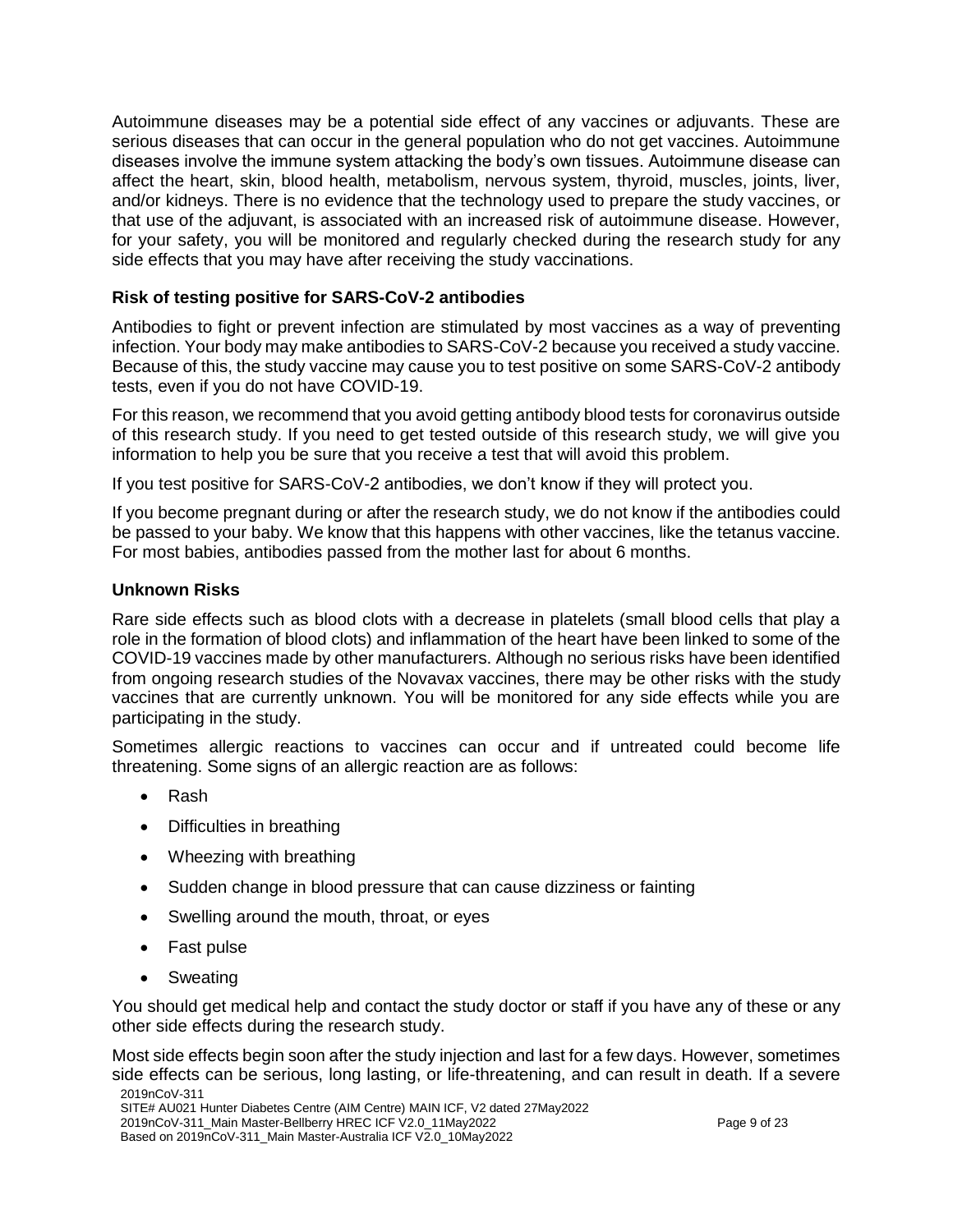side effect or reaction occurs, your study doctor may need to stop your participation in the research study. Your study doctor will discuss the best way of managing any side effects with you.

You may also get other unwanted effects or discomforts with the study tests such as the following:

- **Blood sample collection:** Collecting blood may cause bruising at the place where the needle is inserted. Fainting, and in rare cases infection, may occur.
- **Nasal swabs:** During collection of swabs, you may have sneezing, eye tearing, or gagging. There is also the potential for those people that are susceptible to nosebleeds to have one.

### **Are there any reproductive risks?**

If you are able to become pregnant, there is important information for you to know about the pregnancy risk precautions for this research study before you sign and date this form.

It is not known whether the study vaccines may affect an unborn child or an infant that is breastfeeding. If you are breast-feeding, pregnant or plan to become pregnant during the study period, then you may not take part in this research study.

If you are a woman of childbearing potential, you must agree to be heterosexually inactive from at least 28 days prior to enrolment and until the end of the research study OR agree to consistently use a medically acceptable method of birth control listed below from at least 28 days prior to enrolment until the end of the research study:

- Condoms (male or female)
- Diaphragm
- Cervical cap
- Intrauterine device (IUD)
- Oral or patch contraceptives
- Contraceptive implant, contraceptive injection e.g. Depo-Provera<sup>®</sup>
- Abstinence, as a form of contraception, is acceptable if it's in line with your lifestyle

NOTE: Periodic abstinence (e.g. calendar, ovulation, sympto-thermal, post-ovulation methods) and withdrawal method are not acceptable methods of contraception.

If you become pregnant during this research study, immediately inform the study staff. You will not receive any more study vaccines, but you will be asked to remain in the study and be followed for safety. You will be asked to provide information about the outcome of your pregnancy. The study staff will discuss the risks of continuing with the pregnancy and the possible effects on the fetus.

#### **Will I be told if I have a positive coronavirus test from samples collected during the research study?**

A nasal swab will be collected at Day 0 to check for COVID-19.

Your study staff will discuss the best medical management of your illness and may, with your consent, involve discussions with your personal doctor/general practitioner.You will not get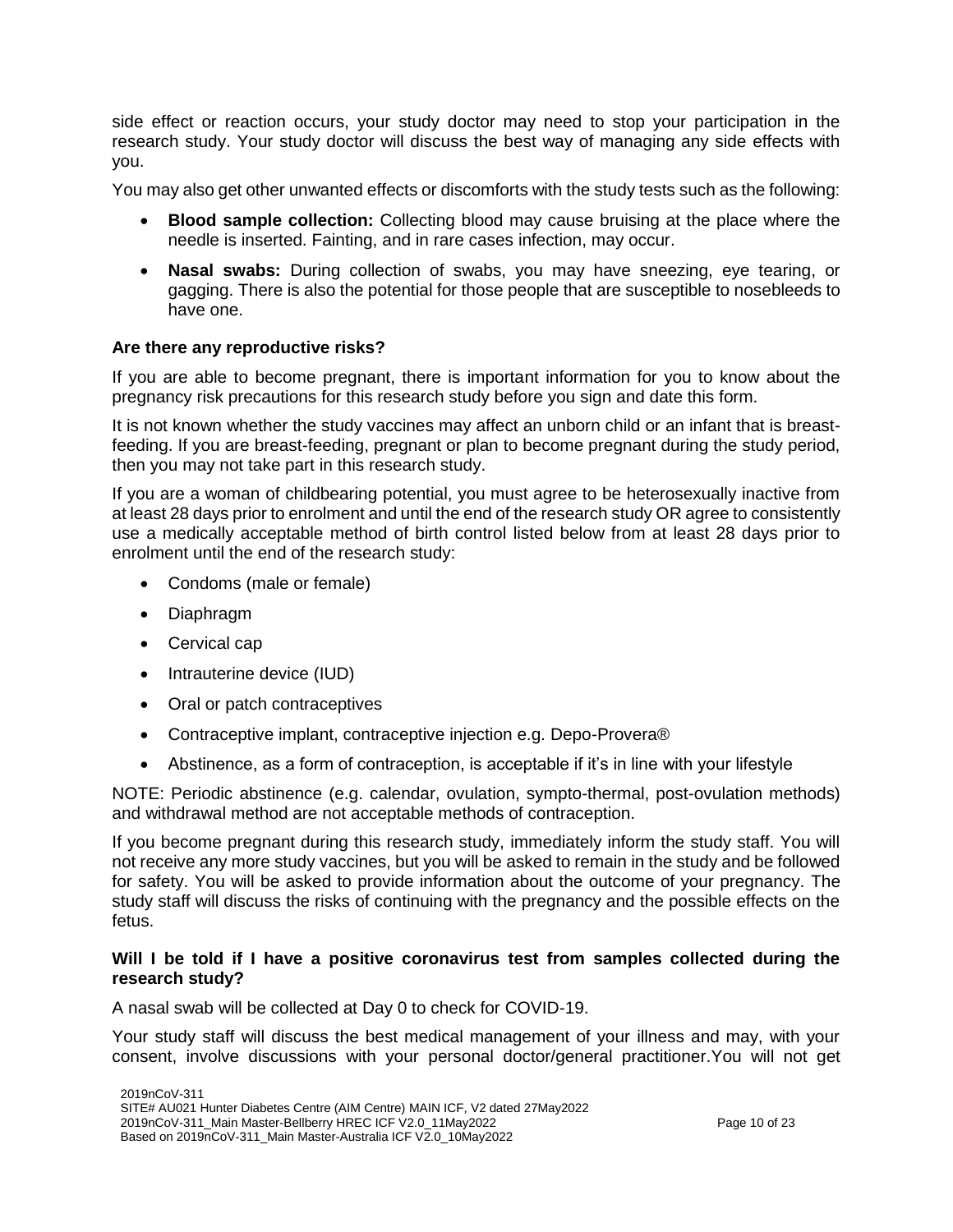information from tests that are done purely for research (for instance, coronavirus research antibody test results).

### **10. What will happen to my test samples?**

This study involves the collection of biological samples, such as blood, urine (if applicable) and nasal swab samples. These biological samples will be used for study analyses.

A total of no more than 75 mL (approximately 15 teaspoons) of blood will be required for all the screening tests. No more than 75 mL (approximately 15 teaspoons) of blood will be collected on any study visit day after screening.

Urine samples (if applicable) will be analysed locally, at your research site, and then destroyed once all the required laboratory tests have been completed.

Nasal swabs and blood samples to test the immune response will be sent, analysed and stored in a central laboratory until the report of the research study is final. Then they will be either destroyed or stored for unspecified research use if you agree to it. The central laboratory receiving your samples, with the exception of one blood sample, in this study is Sonic Clinical Trials, 14 Giffnock Ave, Macquarie Park, NSW 2113, Australia. Sonic Clinical Trials will distribute your samples to pre-identified laboratories in Australia and the United States of America for further analysis. One of your blood samples will be sent to 360biolabs for analyses, 85 Commercial Road, Melbourne, 300, Australia.

Your samples will only be used for the purposes described in this consent document. If additional analyses are proposed, Ethics Committee approval will be taken followed by your consent.

Information and inventions derived from your participation in the study including information derived from your biological samples are the property of the sponsor.

If you withdraw from the study, you can ask in writing for your samples to be destroyed at any time. However, data already obtained from your samples will continue to be kept and used for the purposes described in this document.

Your data will be protected by a code that will not allow Novavax, Inc., or its partners to know your identity. If you decide to leave the research study at any time but do not ask for your samples to be destroyed, Novavax, Inc., may continue to use your samples for the purposes described in this form. For further information on how your personal information will be handled, see section 16.

Blood samples may be stored frozen by Novavax, Inc. or companies working for Novavax, Inc. for up to 25 years. If needed, your stored blood samples may be used to look for changes in your blood cell counts or blood chemistries to learn about the safety of the study vaccines, including the evaluation of a health event. Your stored samples may also be used alone or mixed with other participants' samples for other purposes, such as:

- Making standard samples that can be used to make sure the coronavirus antibody tests always work the same way, or
- Developing new vaccines or new or improved tests related to the coronavirus or other diseases.

If any of your samples are used in these other ways, the information linking those samples to you personally will be permanently destroyed.

Your samples will only be used for the purposes described in this consent document.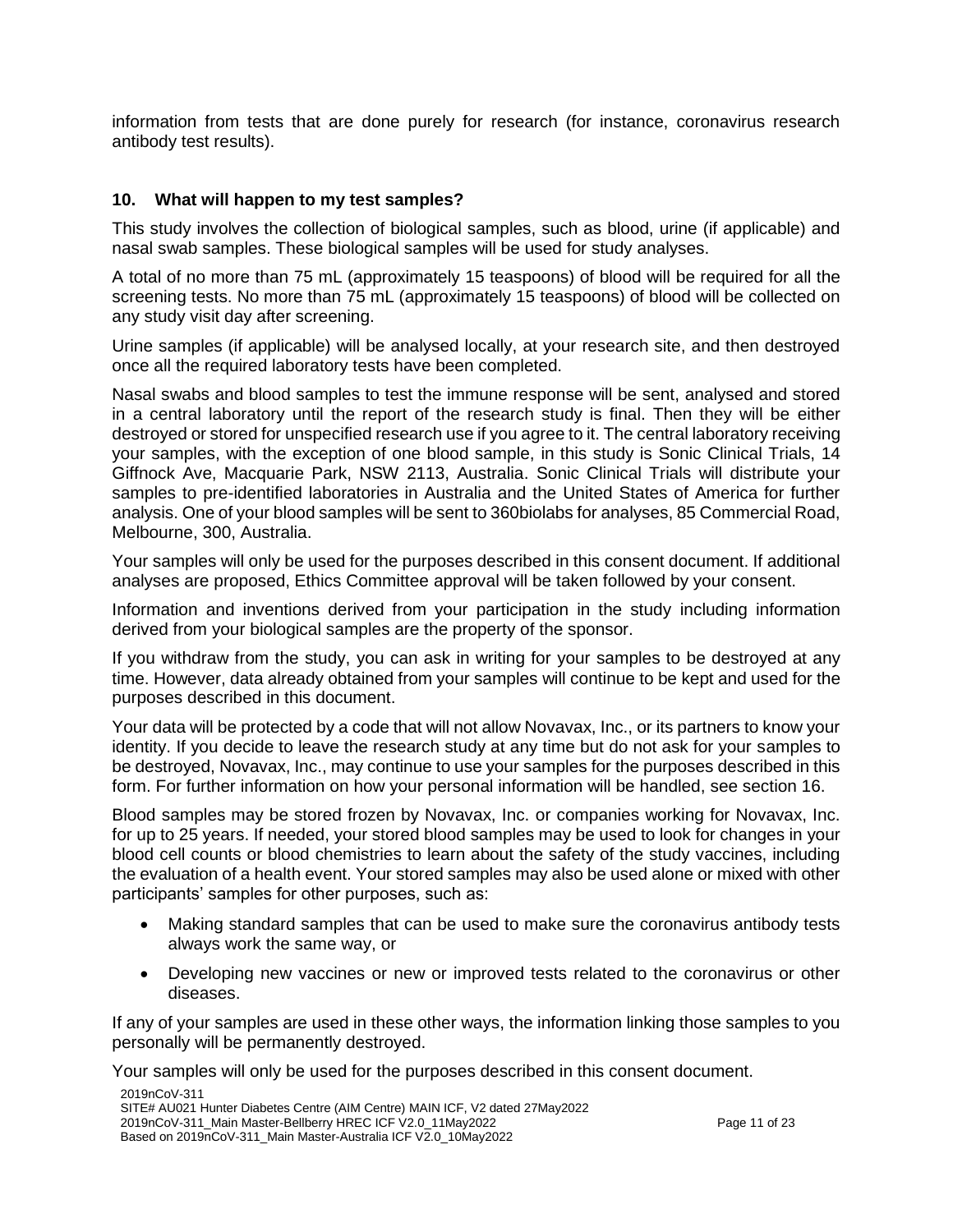You will not be paid for any information and inventions derived from your participation in the research study, including information derived from your biological samples. These are considered the property of Novavax, Inc.

# **Future Research**

Any leftover blood samples collected from you during the research study will be sent and stored at the following central laboratory for up to 25 years and with your permission may be used for future unspecified research: SriSai Biopharmaceutical Solutions, LLC 320 Montevue Ln. Frederick MD 21702, United States. The future unspecified research may include research involving the same vaccine, the same or related therapeutic area, or for other relevant health research that is within the scope of the current research study.

Allowing your leftover blood samples to be used for future unspecified research is optional. If you choose not to take part in this future unspecified research, you may still take part in the main research study.

**Please refer to the separate Optional Future Research PICF for further details.** By signing the optional consent form, you are agreeing that your leftover blood samples can be used in future unspecified research by the study Sponsor and its research partners.

# **11. What if new information arises during this research project?**

Sometimes during the course of a research study new information becomes available that may affect your decision to continue to take part in the study. If this happens, your study doctor will tell you about it in a timely manner time and discuss with you whether you want to continue in the study. If you decide to continue in the study after reading the new information or if new procedures need to be performed during the study, you may be asked to sign an updated consent form.

Also, on receiving new information, your study doctor might consider it to be in your best interests to withdraw you from the research study. If this happens, he/ she will explain the reasons and arrange for your regular health care to continue.

# **12. Can I have other treatments during this research study?**

It is important to tell your study doctor and the study staff about any treatments or medications you may be taking. You should also tell your study doctor about any changes to these during your participation in the research study. Your study doctor should also explain to you which treatments or medications need to be stopped for the time you are involved in the research study.

While participating in this study, it is advised that you not get an alternative vaccine, available outside of this study visit. If for some reason you should need a non-study vaccine while enrolled in the study, please contact the study site for guidance.

# **13. What if I withdraw from this research study?**

If you decide to withdraw from the project, please notify a member of the research team before you withdraw. This notice will allow that person or the research supervisor to discuss any health risks or special requirements linked to withdrawing.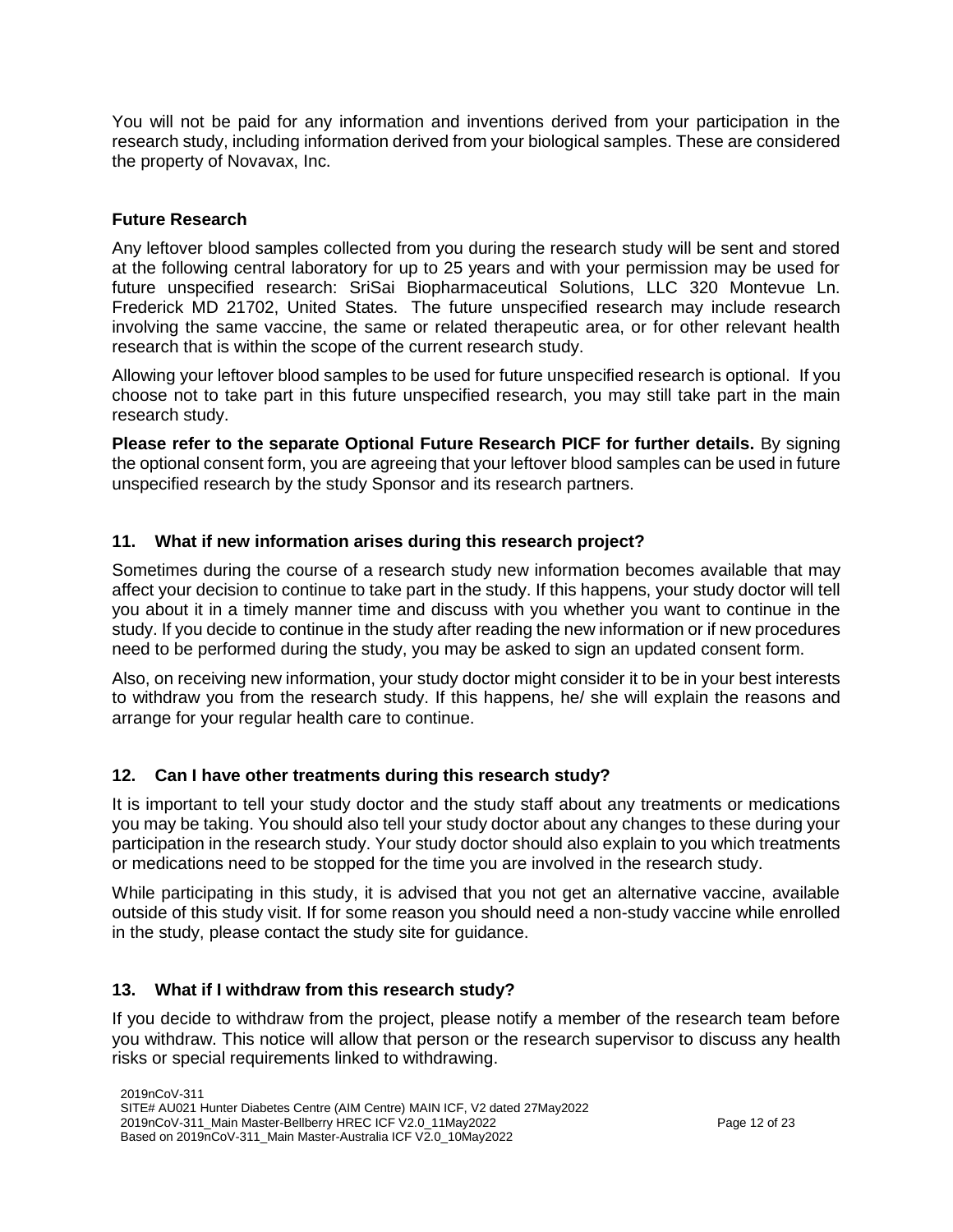If you do withdraw your consent during the research study, the study doctor and relevant study staff will not collect additional personal information from you, although personal information already collected will be retained to ensure that the results of the research study can be measured properly and to comply with law. You should be aware that data collected by the sponsor up to the time you withdraw will form part of the research study results. If you do not want them to do this, you must tell them before you join the research study.

# **14. Could this research study be stopped unexpectedly?**

Your participation is voluntary. There are approved COVID-19 vaccines that may be available to you as a booster dose. The public health officials in your area will inform the public on how to get the available vaccine(s).

In addition, our study doctor or the Sponsor may remove you from the study for your safety, without your consent at any time. For example, this could happen if:

your study doctor does not consider it to be in your best interest to continue

you experience a serious illness

you do not comply with the study requirements

you become pregnant

the study is stopped by the research site, the sponsor, an Ethics Committee/Institutional Review Board, or a health authority

The sponsor may stop the study at any time for any reason. If for any reason your participation in the study is stopped, the reason will be explained to you. For your own safety, you will be asked to return to the research site for final health checks as part of an EOS visit. Your study doctor will discuss any medical issues that may arise with you and will also discuss any alternative booster vaccines with you.

# **15. What happens when the research study ends?**

On Day 270 you will have the last study visit called the End of Study (EoS) visit. During this visit some of the test and procedures already explained will be repeated.

If you stop the study early for any reason, you will be asked to return to the study site one more time to complete all of the tests and procedures that are described in Table 1 below. If you refuse to come to the study site the study team will call you to check your health status.

# **Part 2 How is the research study being conducted?**

# **16. What will happen to information about me?**

**By signing the consent form you consent to the study doctor and relevant research staff collecting and using personal information about you for the research study. Any**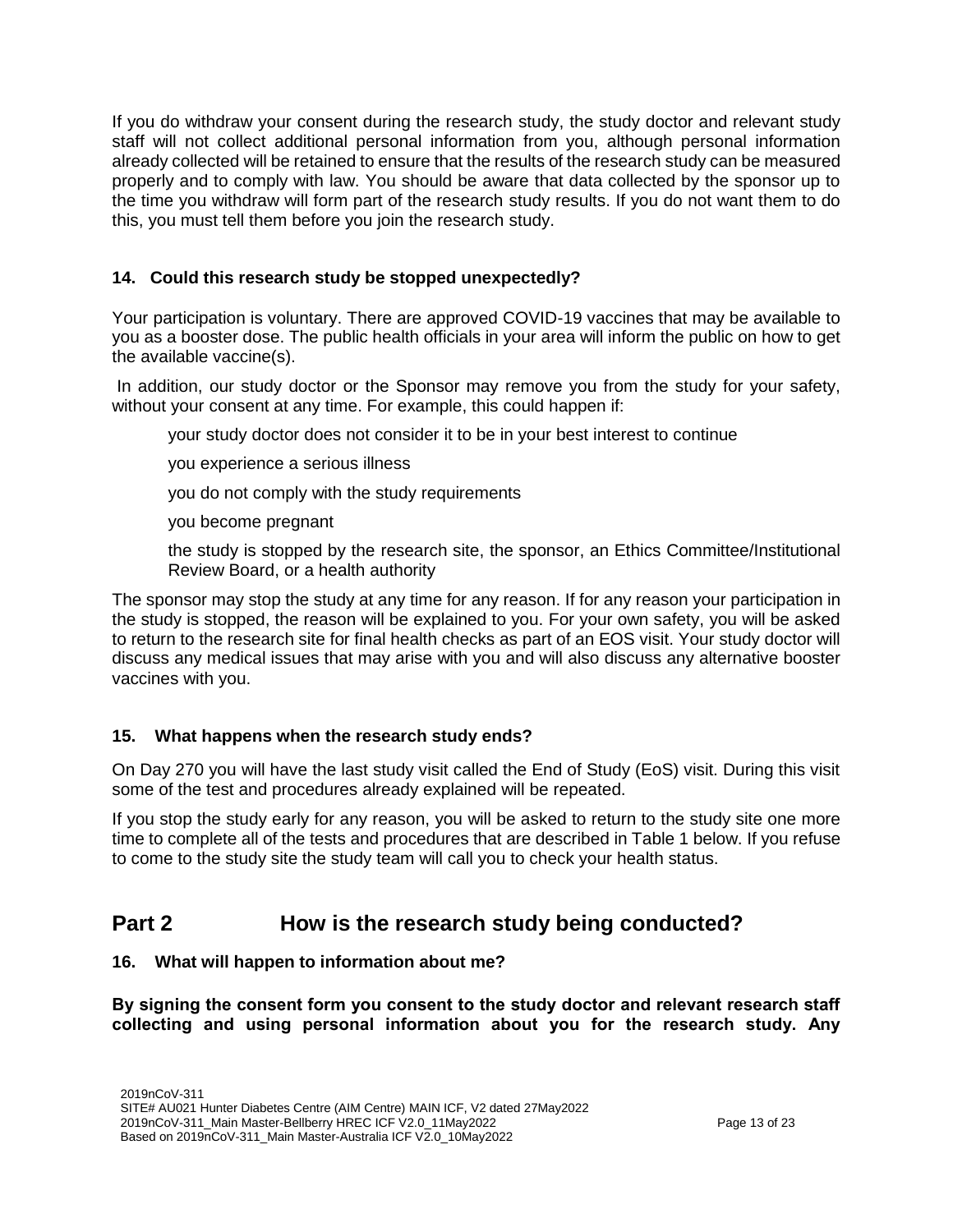# **information obtained in connection with this research study that can identify you will remain confidential.**

# **Confidentiality and Data Protection**

The study information will be recorded in your medical records. The collection and use of your information is based on your written consent and applicable laws and regulations, for example, on research studies and patient safety. By consenting to participate in the study you acknowledge that certain personal data (information which is capable of identifying you), in particular health data and other data, which may be sensitive, such as year of birth, race, ethnicity and sex will be collected and processed electronically for research purposes in connection with this study.

### **Medical records**

The records identifying you, including your medical records, remain at the study doctor's site and will be kept confidential by those reviewing them.

Your personal data, including your medical records will be controlled by the institution running the research study, which will act as data controller of such data for the purposes of data protection legislation. Direct access to relevant sections of your medical records will be required by authorised representatives of the sponsor, to check health related information collected for the study is correct and complete.

In certain limited circumstances, it may be necessary to provide direct access to the records identifying you (including your original medical records) by authorised personnel of the research sponsor and its agents, collaborators, research partners, assignees or designees; regulatory authorities; or other persons required by law. Your medical records will be reviewed at the study doctor's site, or through "remote monitoring", which is when study documents can be accessed electronically (e.g., e-mail, secure website or portal, etc.). This access is required to verify that the research study is conducted appropriately. In exceptional circumstances, such access to your personal data may also be required if for example the sponsor and/or its research partners were subject to legal proceedings or a regulatory investigation. Any such processing of personal data will always be in accordance with applicable data protection law.

The team monitoring the study accesses your uncoded personal data while at the research site, but the monitoring and access to your personal data could also be carried out remotely. In remote monitoring, your data would be accessed electronically from outside the research site using a secure platform.

Remote monitoring is used only in certain circumstances, such as during government and/or institutional restrictions related to an emergency situation (for example, COVID-19 pandemic). When remote monitoring is necessary, there is a slightly increased risk to your confidentiality. However, study monitors will use a secure server for all correspondence and transmission of your personal information.

# **Study Data**

Any personal data which is capable of identifying you will be replaced with a unique code referred to as a Participant Identification Number (PID). All data collected about you for this study, and data obtained from your tests and samples, will be identified using this PID number. This means that your personal identifying information, such as your name and address, will be removed and replaced with your PID number before your information leaves the research site. Your personal data is coded in this way to protect your privacy. We refer to this coded information as study data.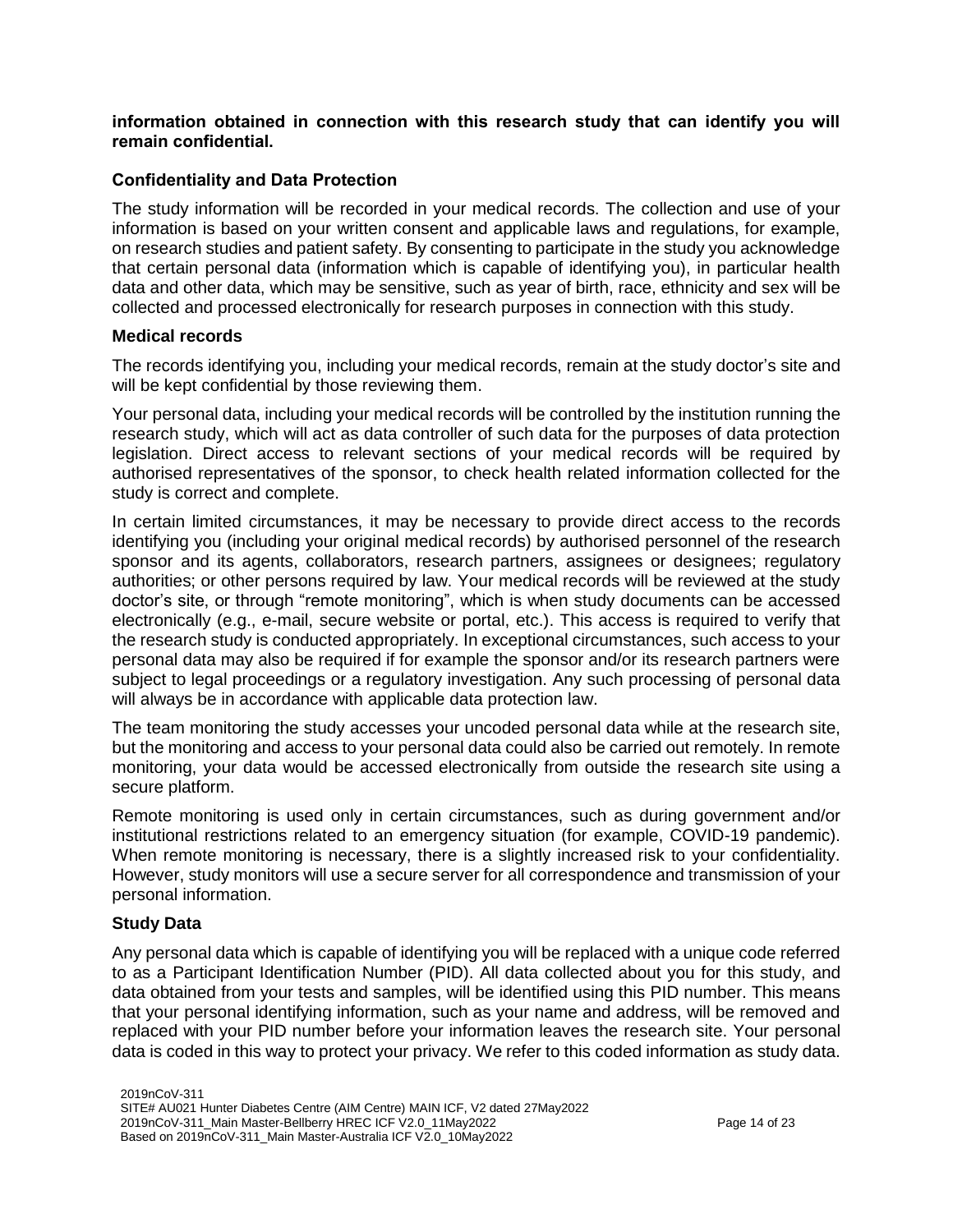Your name and identifying information will remain with the research site and will remain confidential at all times otherwise than in exceptional circumstances as set out above.

Your study doctor is responsible for keeping a code list which makes it possible to link your assigned number to your name. This will be kept in a safe place to ensure that in case of an emergency you can be identified and contacted. The code list will be kept at least 15 years after the end of the study.

The sponsor will act as data controller in relation to your study data. All your study data will be protected in accordance with national legislation for Australia. However, your data might be transferred to a country that may not have the same level of personal data protection as your country. If your data is transferred outside of your country the sponsor will ensure that your information and samples will be handled in accordance with Australian or equivalent privacy laws at all times.

### **Your data protection rights**

You have the right to access your study data and request the correction of any errors. In certain circumstances, you have the additional rights to object to how your study data is being handled, request deletion of your study data, restrict certain uses of it or ask for a copy of your study data to be provided to you. However, to ensure proper evaluation of study results some of these rights may not be available until after the study has been completed.

### **Right to withdraw consent**

You have the right to withdraw your consent to participate in the study at any time by contacting your study doctor. You can discuss this further with your study doctor, who will be your primary contact person for your rights, or you can contact the data protection officer of the study doctor's institution for further information. You should contact your study doctor initially for all queries relating to this study. In addition, if you are of the opinion that your study data is being used in violation of applicable data protection laws, you have the right to bring a complaint to the [Insert Supervisory Authority for privacy in local country].

Your information will only be used for the purpose of this research study and it will only be disclosed with your permission, except as required by law.

Information about you may be obtained from your health records held at this and other health services for the purpose of this research. By signing the consent form you agree to the study team accessing health records if they are relevant to your participation in this research study.

Your health records and any information obtained during the research project are subject to inspection (for the purpose of verifying the procedures and the data) by the relevant authorities and authorised representatives of the Sponsor, Novavax Inc. and ICON Clinical Research Pty Ltd., the institution relevant to this Participant Information Sheet, Hunter Diabetes Centre (AIM Centre)*,* or as required by law. By signing the Consent Form, you authorise release of, or access to, this confidential information to the relevant study personnel and regulatory authorities as noted above.

Information about your participation in this research study may be recorded in your health records.

In accordance with relevant Australian and/or NSW privacy and other relevant laws, you have the right to request access to your information collected and stored by the research team. You also have the right to request that any information with which you disagree be corrected. Please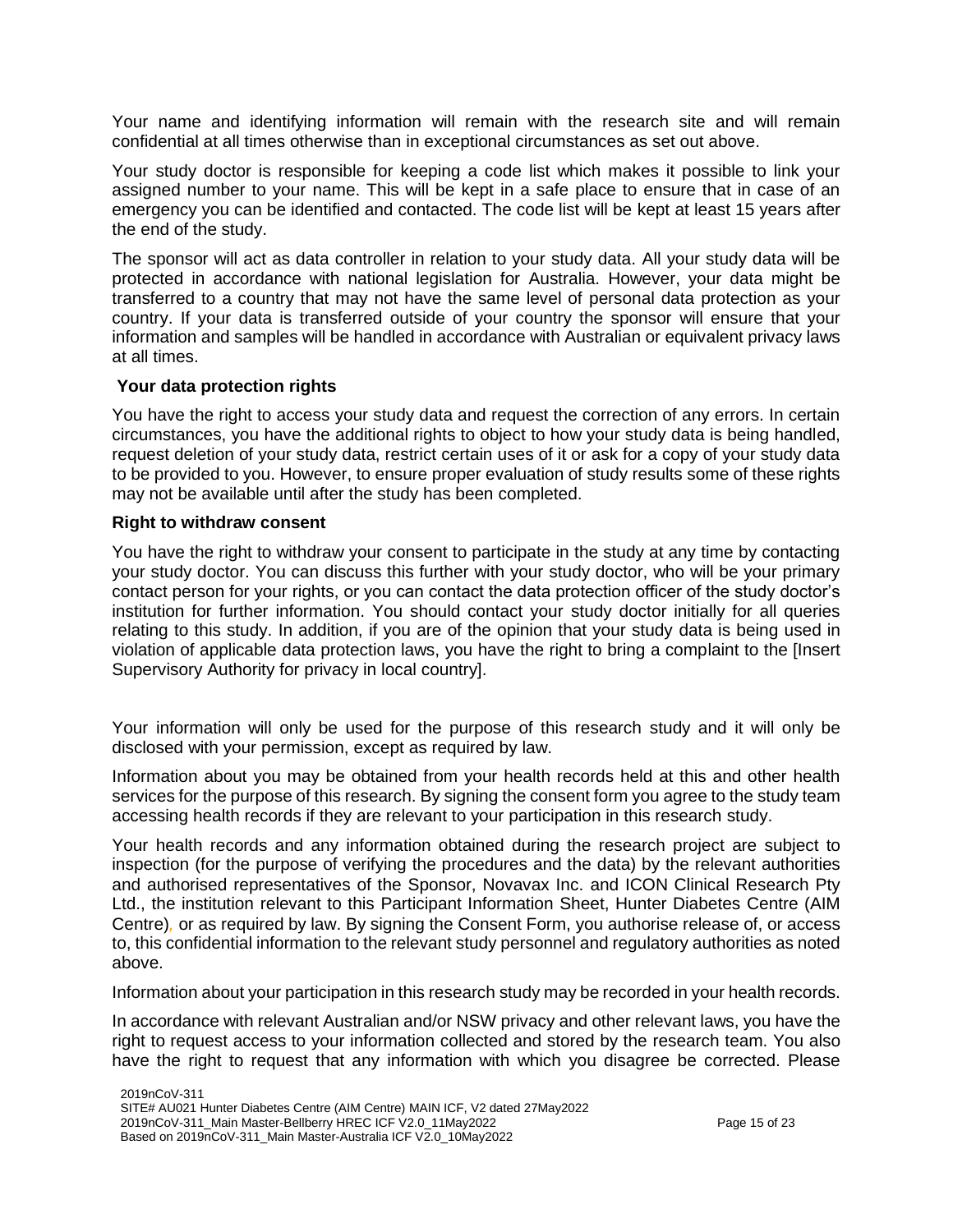contact the study team member named at the end of this document if you would like to access your information.

Any information obtained for the purpose of this research project *and for the future research described in Section 10* that can identify you will be treated as confidential and securely stored. It will be disclosed only with your permission, or as required by law.

# **Retention**

The sponsor will retain your study data for 15 years in accordance with research study rules. The retention time may be longer if your study data is included in filings used to obtain approvals.

The results of this study will be published, though you will not be identified in any report or publication.

# **17. Complaints and compensation**

If you are injured as a result of your participation in this trial, you may be entitled to compensation. There are two avenues that may be available to you to seek compensation.

1. Sponsors of clinical trials in Australia have agreed that the guidelines developed by their industry body, Medicines Australia, will govern the way in which compensation claims from injured participants are managed by sponsors.

However, as guidelines, they do NOT in any way dictate the pathway you should follow to seek compensation. The sponsor is obliged to follow these guidelines.

These guidelines are available for your inspection on the Medicines Australia Website (www.medicinesaustralia.com.au) under Policy – Clinical Trials – Indemnity and Compensation Guidelines. Alternatively, your study doctor can provide you with a hardcopy of the guidelines.

2. You may be able to seek compensation through the courts.

The Sponsor will cover the cost of reasonable and necessary health care service costs incurred by you in respect of any injury or complication that has been independently determined to have been incurred as a result of the study drug or study procedure.

It is the recommendation of the independent ethics committee responsible for the review of this trial that you seek independent legal advice before taking any steps towards compensation for injury.

# **18. Who is organizing and funding the research?**

This research study is being conducted and funded by Novavax, Inc. and sponsored in Australia by ICON Clinical Research Pty Ltd.

Novavax, Inc. may benefit financially from this research study if, for example, the project assists them to obtain approval for a new vaccine.

By taking part in this research study you agree that samples of your blood (or data generated from analysis of these materials) may be provided to Novavax, Inc.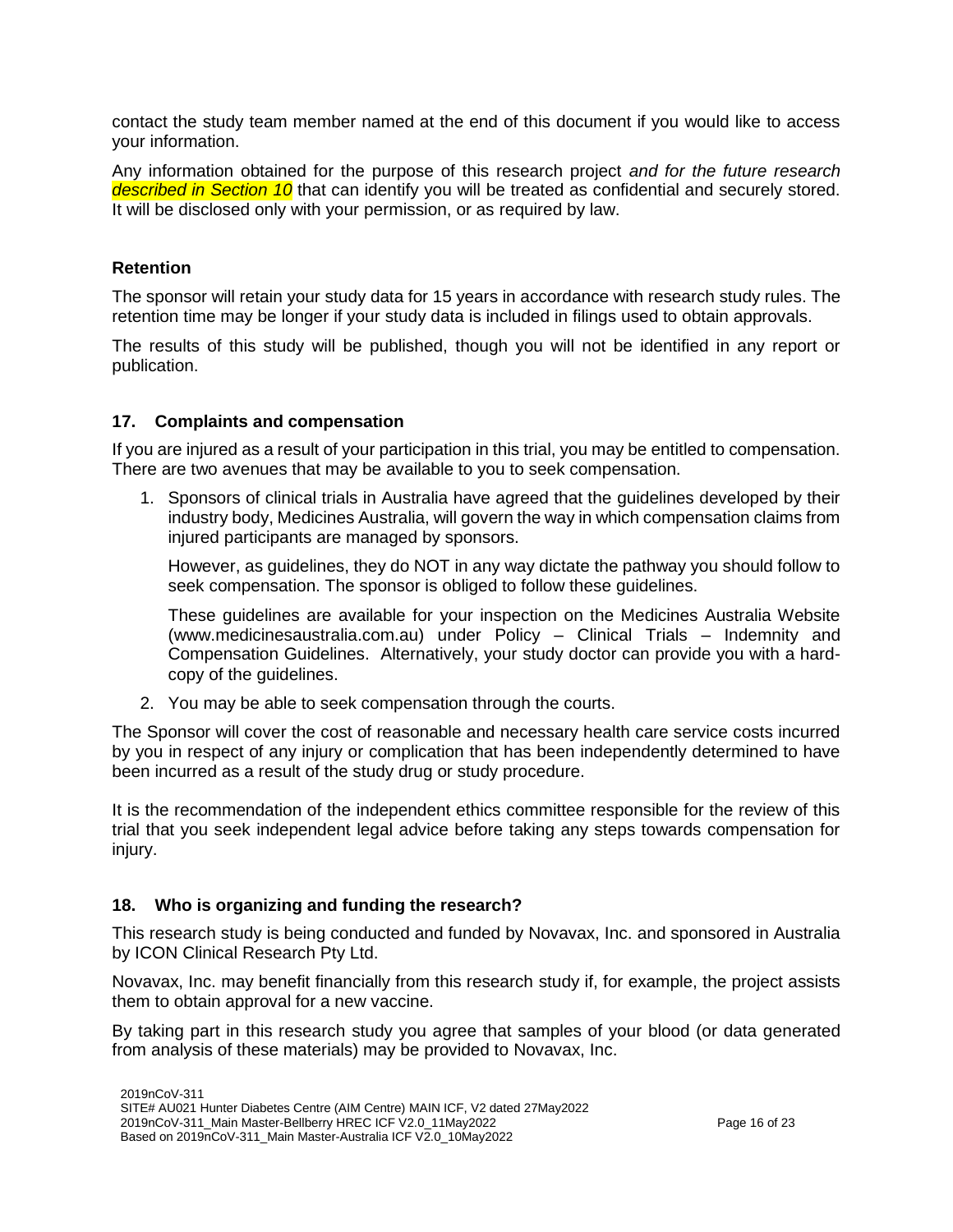Novavax, Inc. may directly or indirectly benefit financially from your samples or from knowledge acquired through analysis of your samples.

You will not benefit financially from your involvement in this research study even if, for example, your samples (or knowledge acquired from analysis of your samples) prove to be of commercial value to Novavax, Inc.

In addition, if knowledge acquired through this research leads to discoveries that are of commercial value to Novavax, Inc. the study doctors or their institutions, there will be no financial benefit to you or your family from these discoveries.

Hunter Diabetes Centre (AIM Centre) will receive a payment from Novavax, Inc. for undertaking this research study.

No member of the research team will receive a personal financial benefit from your involvement in this research study (other than their ordinary wages).

### **19. Who has reviewed the research study?**

The Bellberry Human Research Ethics Committee has reviewed and approved this research study in accordance with the National Statement on Ethical Conduct in Human Research (2007 – incorporating all updates). This Statement has been developed to protect the interests of people who agree to participate in human research studies. Should you wish to discuss the research study or view a copy of the Complaint procedure with someone not directly involved, particularly in relation to matters concerning policies, information or complaints about the conduct of the research study or your rights as a participant, you may contact the Operations Manager, Bellberry Limited on 08 8361 3222.

All study participants must be provided with a signed and dated copy of the Participant Information Sheet and Consent Form for their personal records.

### **20. Further information and who to contact?**

If you suffer any complications as a result of this research study, please contact us as soon as possible. In case of an emergency, contact 000.

The person you may need to contact will depend on the nature of your query.

If you want any further information concerning this project or if you have any medical problems which may be related to your involvement in the project (for example, any side effects), you can contact the principal study doctor on 02 49 632323 or any of the following people:

#### **Clinical contact person**

| Name      | Dr Claire Morbey              |
|-----------|-------------------------------|
| Position  | <b>Principal Investigator</b> |
| Telephone | 02 49632323                   |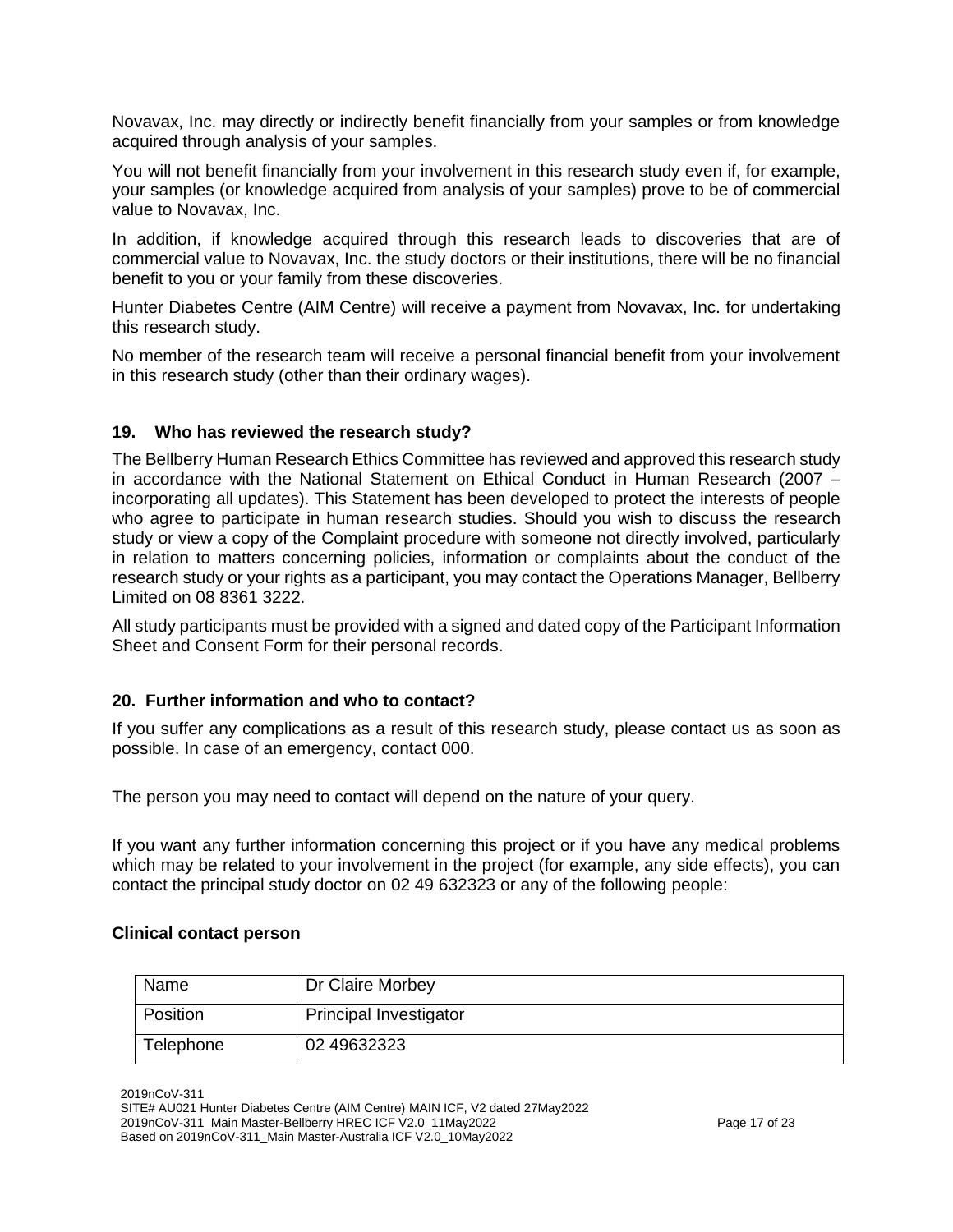| Email | drmorbey@hunterdiabetes.com.au |
|-------|--------------------------------|
|       |                                |

For matters relating to research at the site at which you are participating, the details of the local site complaints person are:

### **Complaints contact person**

| Name      | Dr Claire Morbey               |
|-----------|--------------------------------|
| Position  | <b>Principal Investigator</b>  |
| Telephone | 02 49632323                    |
| Email     | drmorbey@hunterdiabetes.com.au |

If you have any complaints about any aspect of the project, the way it is being conducted or any questions about being a research participant in general, then you may contact:

| Reviewing HREC approving this research and HREC Executive Officer details |  |  |
|---------------------------------------------------------------------------|--|--|
|---------------------------------------------------------------------------|--|--|

| Reviewing HREC name           | <b>Bellberry Human Research Ethics Committee</b> |
|-------------------------------|--------------------------------------------------|
| <b>HREC Executive Officer</b> | <b>HREC Operations Manager</b>                   |
| Telephone                     | 08 8361 3222                                     |
| Email                         | bellberry@bellberry.com.au                       |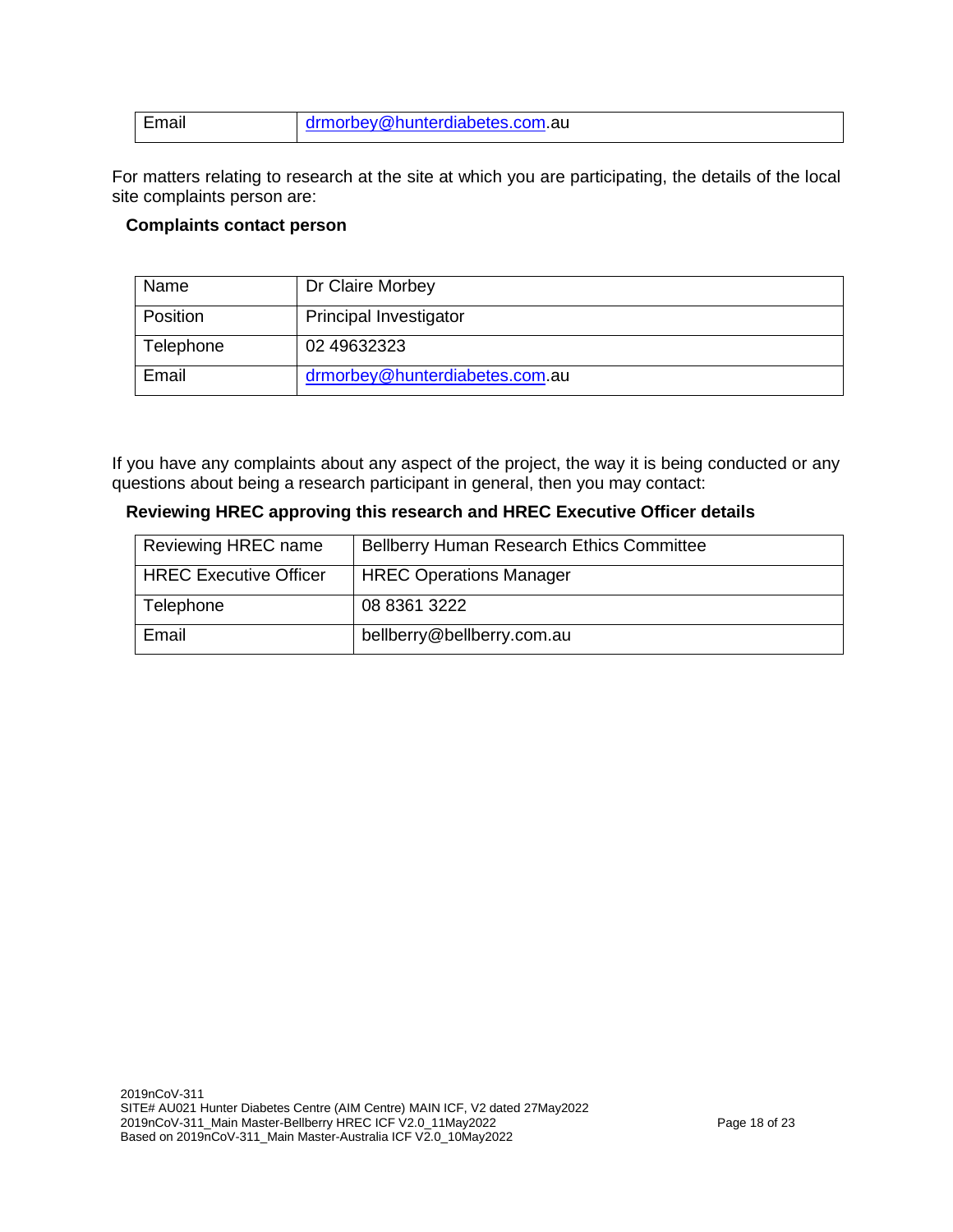### **Table 1. Study Procedures**

|                                                                                                          | <b>Screenin</b><br>g | $\mathbf{1}$   | $\overline{\mathbf{2}}$ | $\overline{3}$ | $\overline{\mathbf{4}}$ | 5       | 6            | $\overline{7}$                      | 8   | <b>EOS</b> |     | <b>Unscheduled</b><br><b>Visit</b> |
|----------------------------------------------------------------------------------------------------------|----------------------|----------------|-------------------------|----------------|-------------------------|---------|--------------|-------------------------------------|-----|------------|-----|------------------------------------|
| <b>Study Visit</b><br><b>Study Day</b>                                                                   | $-14$ to 0           | $\mathbf{0}$   | 7 <sup>1</sup>          | 14             | 28                      | 90      | 104          | 118<br><b>Phone</b><br><b>Visit</b> | 189 | 270        | Gen | Sp <sup>a</sup>                    |
| Demographics and medical<br>history                                                                      | X                    |                |                         |                |                         |         |              |                                     |     |            |     |                                    |
| Physical examination                                                                                     | X                    | X              |                         |                |                         | X       |              |                                     |     | X          | X   |                                    |
| Vital signs measured                                                                                     | X                    | X              |                         |                |                         | X       |              |                                     |     | X          | X   |                                    |
| Urine pregnancy test (if you<br>are a woman who is able to<br>have children)                             | X                    | X              |                         |                |                         | X       |              |                                     |     |            |     |                                    |
| Vaccination                                                                                              |                      | X              |                         |                |                         | X       |              |                                     |     |            |     |                                    |
| Nasal swab sample collected<br>for COVID-19                                                              |                      | X.             |                         |                |                         | X       |              |                                     |     |            |     | X                                  |
| Blood sampling to test for<br>natural immunity to COVID                                                  |                      | X<br>b         |                         |                |                         | $X^b$   |              |                                     |     |            |     |                                    |
| Blood samples for immune<br>response testing                                                             |                      |                | X X                     | $\sf X$        | X                       | $\sf X$ | $\mathsf{X}$ |                                     | X   | X          |     |                                    |
| Recording any immediate<br>reactions for 7 days, including<br>the day of vaccination using<br>the eDiary |                      | X              |                         |                |                         | X       |              |                                     |     |            |     |                                    |
| Check of your health<br>(includes any side effects that<br>you may have experienced)                     | X                    | x <sub>l</sub> | X                       | $\sf X$        | $\sf X$                 | X       | X            | X                                   | X   | X          | X   | X                                  |
| You will be asked questions<br>about any medications you<br>are taking                                   | X                    | ΧI             | $\mathsf{X}$            | X              | X                       | X       | X            | X                                   | X   | X          | X   | $\sf X$                            |

EOS = end of study; Gen = Unscheduled Visit due to a general medical issue; Sp = Unscheduled Visit due to suspected COVID-19 symptoms

- a) In situations where the Unscheduled Visit is due to suspected COVID-19 symptoms, the visit will be conducted as a telehealth visit in keeping with local health regulations.
- b) Performed prior to study vaccination



2019nCoV-311\_Main Master-Bellberry HREC ICF V2.0\_11May2022 Based on 2019nCoV-311\_Main Master-Australia ICF V2.0\_10May2022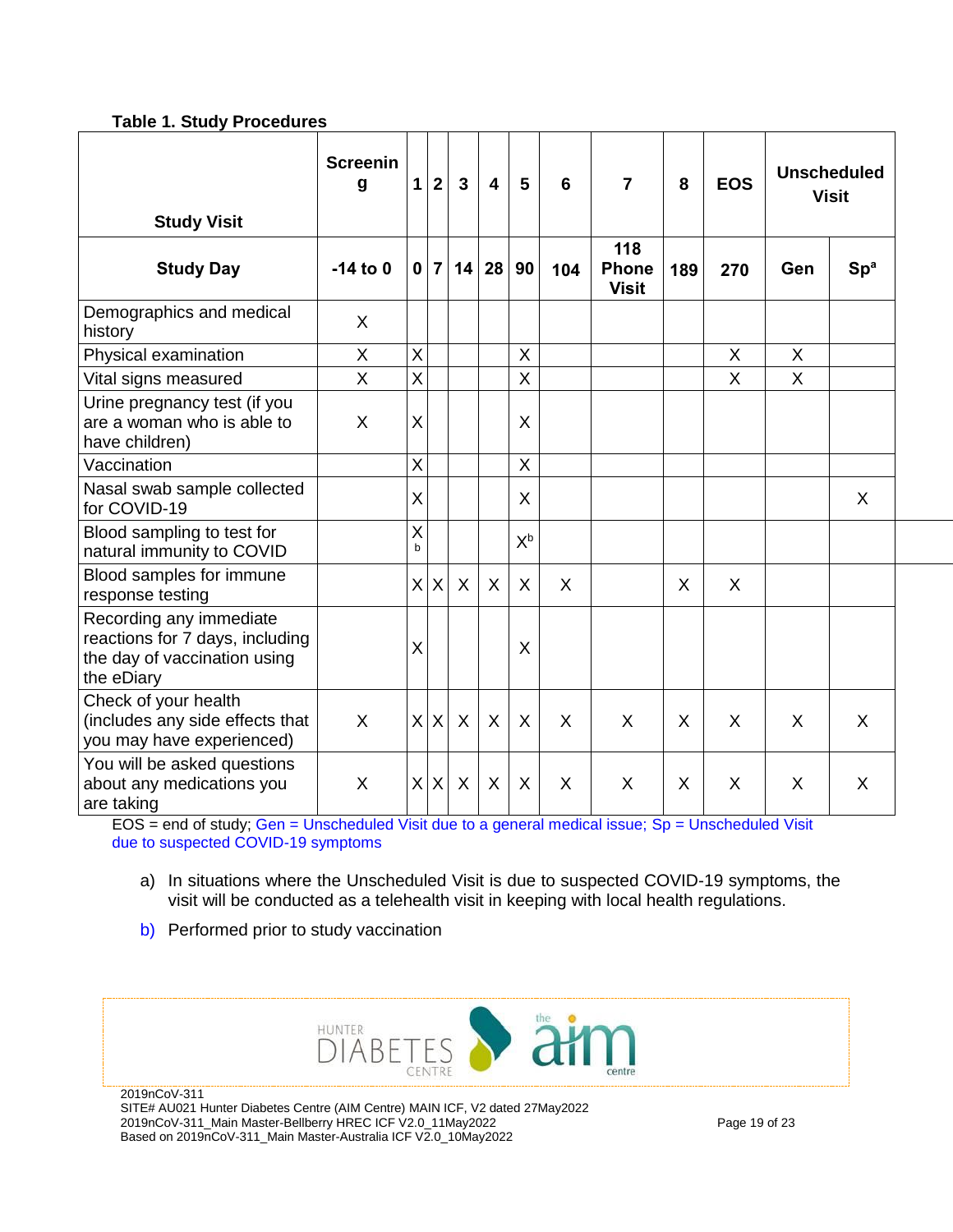# **Consent Form -** *Adult providing own consent*

| <b>Study Title:</b>                            | A Phase 3, Randomized, Observer Blinded Study to<br>Evaluate the Safety and Immunogenicity of Two<br>Booster Doses of the NVX-CoV2515 and Bivalent<br>SARS CoV-2 rS Vaccines in Adults Previously<br>Vaccinated with Other COVID-19 Vaccines |  |  |  |  |
|------------------------------------------------|----------------------------------------------------------------------------------------------------------------------------------------------------------------------------------------------------------------------------------------------|--|--|--|--|
| <b>Short title:</b>                            | Phase 3 Boosting Study for the SARS-CoV-2 rS                                                                                                                                                                                                 |  |  |  |  |
| <b>Protocol Number:</b>                        | Vaccines                                                                                                                                                                                                                                     |  |  |  |  |
|                                                | 2019nCoV-311                                                                                                                                                                                                                                 |  |  |  |  |
| <b>Project Sponsor:</b>                        | Global Sponsor: Novavax, Inc.<br>Local Sponsor: ICON Clinical Research Pty Ltd.                                                                                                                                                              |  |  |  |  |
| <b>Coordinating Principal</b><br>Investigator: | Dr Claire Morbey                                                                                                                                                                                                                             |  |  |  |  |
| <b>Principal Investigator:</b>                 |                                                                                                                                                                                                                                              |  |  |  |  |
| <b>Location</b> (where CPI/PI will recruit):   | Hunter Diabetes Centre (AIM Centre) Level 1, 41<br>Llewellyn Street Merewether, 2291, NSW                                                                                                                                                    |  |  |  |  |

# **Declaration by Participant**

I am 18 years of age or older.

I have read the Participant Information Sheet or someone has read it to me in a language that I understand.

I understand the purposes, procedures and risks of the research described in the project.

I give permission for my doctors, other health professionals, hospitals or laboratories outside this hospital to release information to Hunter Diabetes Centre (AIM Centre) concerning my health for the purposes of this project. I understand that such information will remain confidential.

I have had an opportunity to ask questions and I am satisfied with the answers I have received. I know whom to contact if I have any further questions.

I freely agree to participate in this research study as described and understand that I am free to withdraw at any time during the research study without affecting my future health care.

I understand that relevant sections of my medical records will be reviewed by the Sponsor representatives, Ethics Committees, Auditors and National and foreign regulatory authorities where it is relevant to my taking part in the study. I give permission for these individuals to have access to my medical records at the study doctor's site or through remote monitoring.

I agree to the transfer of my study related data including year of birth, gender, race, ethnicity, information about my health and my sex life, to the sponsor and to regulatory authorities both within and outside Australia. I understand that my coded personal data identified only by my PID number may be sent to countries that do not have the same level of data protection as Australia.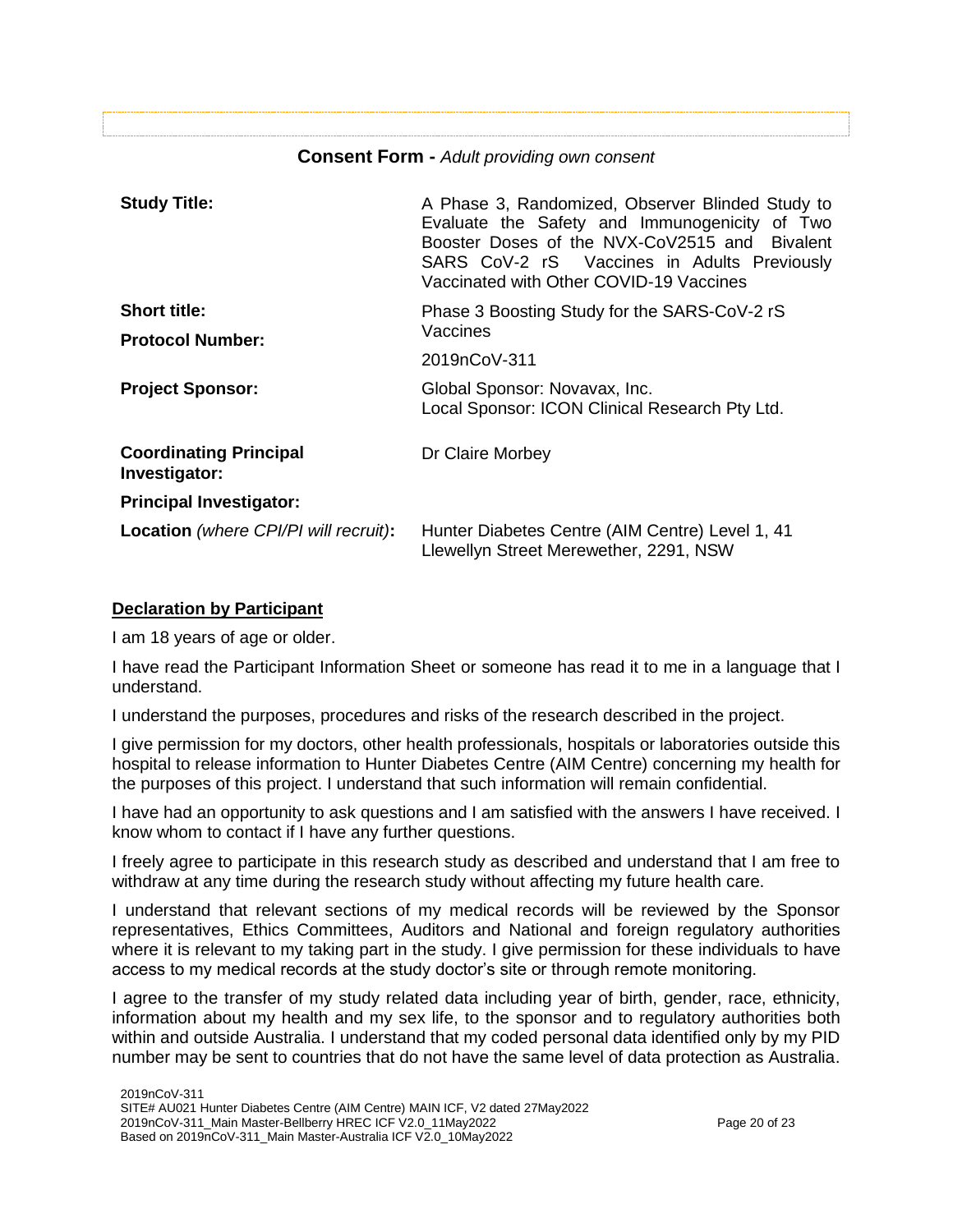I understand that I will be given a signed copy of this document to keep.

| Name of Participant (please print) |      |  |
|------------------------------------|------|--|
| Signature                          | Date |  |
|                                    |      |  |

# **Declaration by Study Doctor/Senior Researcher†**

I have given a verbal explanation of the research project, its procedures and risks and I believe that the participant has understood that explanation.

| Name of Study Doctor/<br>Senior Researcher <sup>†</sup> (please print) |      |  |
|------------------------------------------------------------------------|------|--|
| Signature                                                              | Date |  |

† A senior member of the research team must provide the explanation of, and information concerning, the research study.

Note: All parties signing the consent section must date their own signature.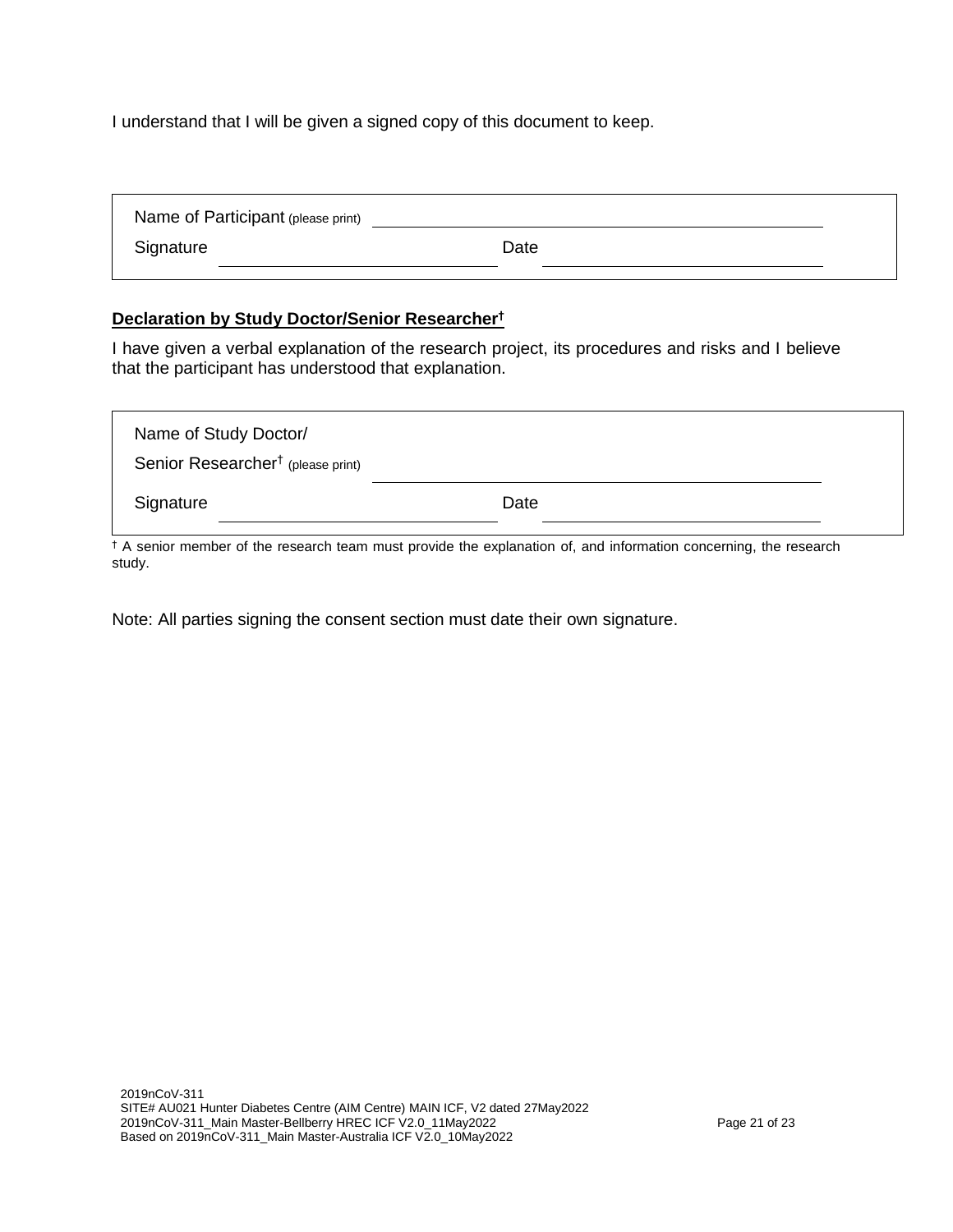

# **Form for Withdrawal of Participation -** *Adult providing own consent*

| <b>Study Title:</b>                             | A Phase 3, Randomized, Observer Blinded Study to Evaluate<br>the Safety and Immunogenicity of Two Booster Doses of the<br>NVX-CoV2515 and Bivalent SARS CoV-2 rS Vaccines in<br>Adults Previously Vaccinated with Other COVID-19 Vaccines |
|-------------------------------------------------|-------------------------------------------------------------------------------------------------------------------------------------------------------------------------------------------------------------------------------------------|
| <b>Short title:</b>                             | Phase 3 Boosting Study for the SARS-CoV-2 rS Vaccines                                                                                                                                                                                     |
| <b>Protocol Number:</b>                         | 2019nCoV-311                                                                                                                                                                                                                              |
| <b>Project Sponsor:</b>                         | Global Sponsor: Novavax, Inc.<br>Local Sponsor: ICON Clinical Research Pty Ltd.                                                                                                                                                           |
| <b>Coordinating Principal</b><br>Investigator:  | Dr Claire Morbey [Enter]                                                                                                                                                                                                                  |
| <b>Principal Investigator:</b>                  |                                                                                                                                                                                                                                           |
| <b>Location</b> (where CPI/PI will<br>recruit): | Hunter Diabetes Centre (AIM Centre) Level 1, 41 Llewellyn<br>Street Merewether, 2291, NSW                                                                                                                                                 |

# **Declaration by Participant**

I wish to withdraw from participation in the above research study and understand that such withdrawal will not affect my routine treatment, my relationship with those treating me or my relationship with Hunter Diabetes Centre (AIM Centre).

Name of Participant (please print)

Signature Date Date

wish to withdraw my consent to have my residual (left-over) samples stored and used for future research.

Name of Participant (please print)

Signature Date